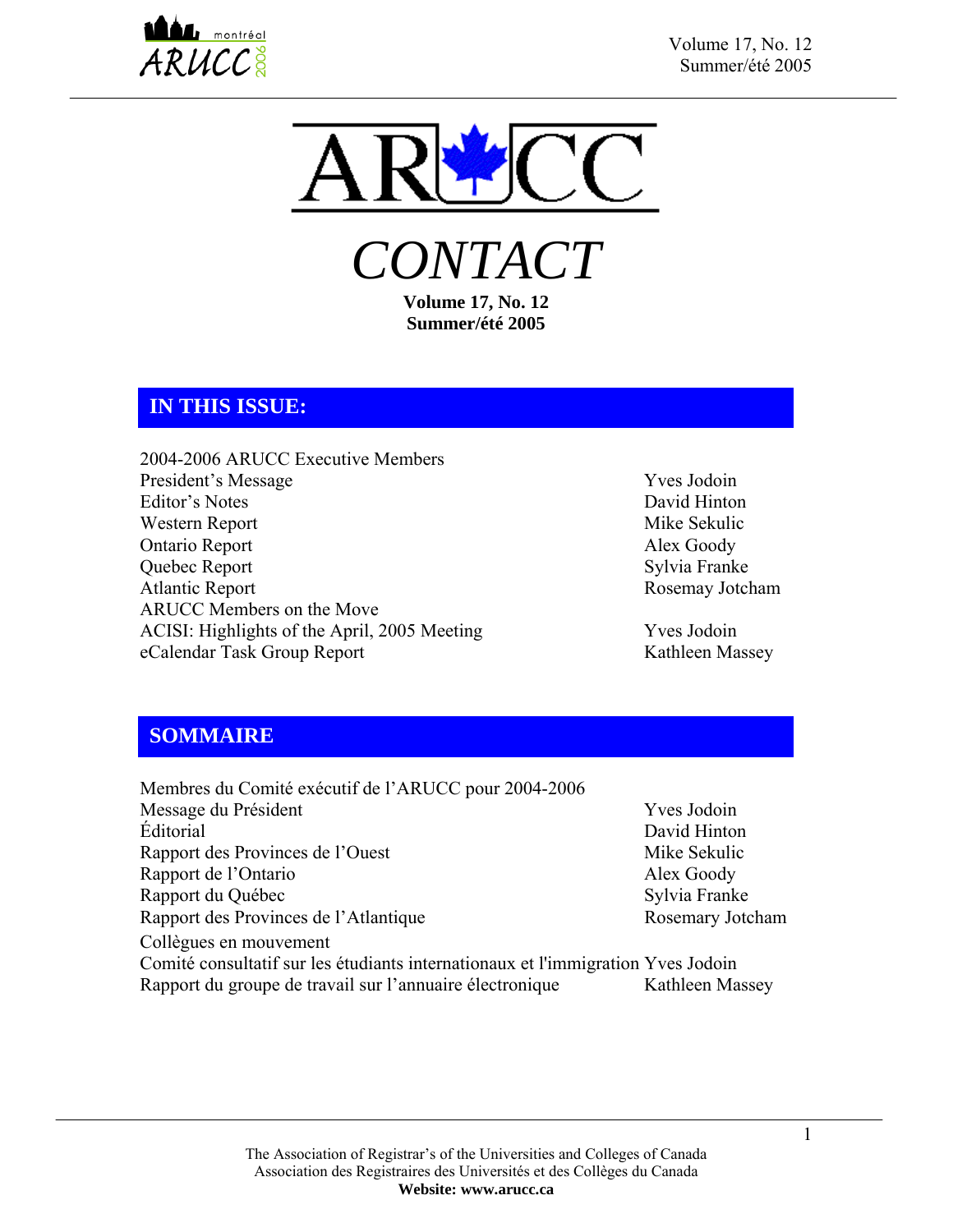

# **2004-2006 ARUCC EXECUTIVE / MEMBRES COMITÉ EXÉCUTIF DE L'ARUCC 2004-2006**

| <b>MEMBER</b>                          | <b>INSTITUTION</b>       | <b>PHONE</b>       | <b>FAX</b>         | <b>EMAIL</b>                 |
|----------------------------------------|--------------------------|--------------------|--------------------|------------------------------|
| <b>TITRE ET NOM</b>                    |                          | <b>TÉLÉPHONE</b>   | <b>TÉLÉCOPIEUR</b> | <b>COURRIER ÉLECTRONIQUE</b> |
| PRESIDENT                              | Bishop's University      | 819-822-9600       |                    | yjodoin@ubishops.ca          |
| PRÉSIDENT                              |                          |                    |                    |                              |
| <b>Yves Jodoin</b>                     |                          |                    |                    |                              |
| <b>VICE-PRESIDENT</b>                  | University of New        | 506-453-4864       | 506-453-5016       | hinton@unb.ca                |
| <b>VICE-PRÉSIDENT</b>                  | Brunswick-               |                    |                    |                              |
| <b>David Hinton</b>                    | Fredericton              |                    |                    |                              |
| PAST PRESIDENT                         | University of Calgary    | 403-220-7577       | 403-220-0762       | kmassey@ucalgary.ca          |
| PRÉSIDENTE                             |                          |                    |                    |                              |
| <b>SORTANTE</b>                        |                          |                    |                    |                              |
| <b>Kathleen Massey</b>                 |                          |                    |                    |                              |
| SECRETARY-                             | Université de            | 819-821-7685       | 819-821-7966       | france.myette@usherbrooke.ca |
| TREASURER                              | Sherbrooke               |                    |                    |                              |
| SECRÉTAIRE-                            |                          |                    |                    |                              |
| TRÉSORIÈRE                             |                          |                    |                    |                              |
| <b>France Myette</b>                   |                          |                    |                    |                              |
| <b>WESTERN</b>                         | University of Calgary    | $403 - 220 - 4416$ | 403-289-1253       | sekulic@ucalgary.ca          |
| <b>REPRESENTATIVE</b>                  |                          |                    |                    |                              |
| RÉPRESENTANT-                          |                          |                    |                    |                              |
| PROVINCE L'OUEST                       |                          |                    |                    |                              |
| <b>Mike Sekulic</b>                    |                          |                    |                    |                              |
| <b>ONTARIO</b>                         | University of Guelph     | 519-824-4120       | 519-766-0143       | agoody@registrar.uoguelph.ca |
| <b>REPRESENTATIVE</b>                  |                          |                    |                    |                              |
| <b>REPRESENTANT-</b><br><b>ONTARIO</b> |                          |                    |                    |                              |
| <b>Alex Goody</b>                      |                          |                    |                    |                              |
| <b>QUEBEC</b>                          | McGill University        | 514-398-3672       | 514-398-8939       | sylvia.franke@mcgill.ca      |
| <b>REPRESENTATIVE</b>                  |                          |                    |                    |                              |
| REPRÉSENTANTE -                        |                          |                    |                    |                              |
| QUÉBEC                                 |                          |                    |                    |                              |
| <b>Sylvia Franke</b>                   |                          |                    |                    |                              |
| <b>ATLANTIC</b>                        | <b>Acadia University</b> | 902-585-1520       | 902-585-1081       | Rosemary.jotcham@acadiau.ca  |
| <b>REPRESENTATIVE</b>                  |                          |                    |                    |                              |
| REPRÉSENTANTE-                         |                          |                    |                    |                              |
| PROVINCES DE                           |                          |                    |                    |                              |
| L'ATLANTIQUE                           |                          |                    |                    |                              |
| <b>Rosemary Jotcham</b>                |                          |                    |                    |                              |
| <b>CONTACT EDITOR</b>                  | University of New        | 506-453-4864       | 506-453-5016       | hinton@unb.ca                |
| ÉDITEUR DE                             | Brunswick-               |                    |                    |                              |
| <b>CONTACT</b>                         | Fredericton              |                    |                    |                              |
| <b>David Hinton</b>                    |                          |                    |                    |                              |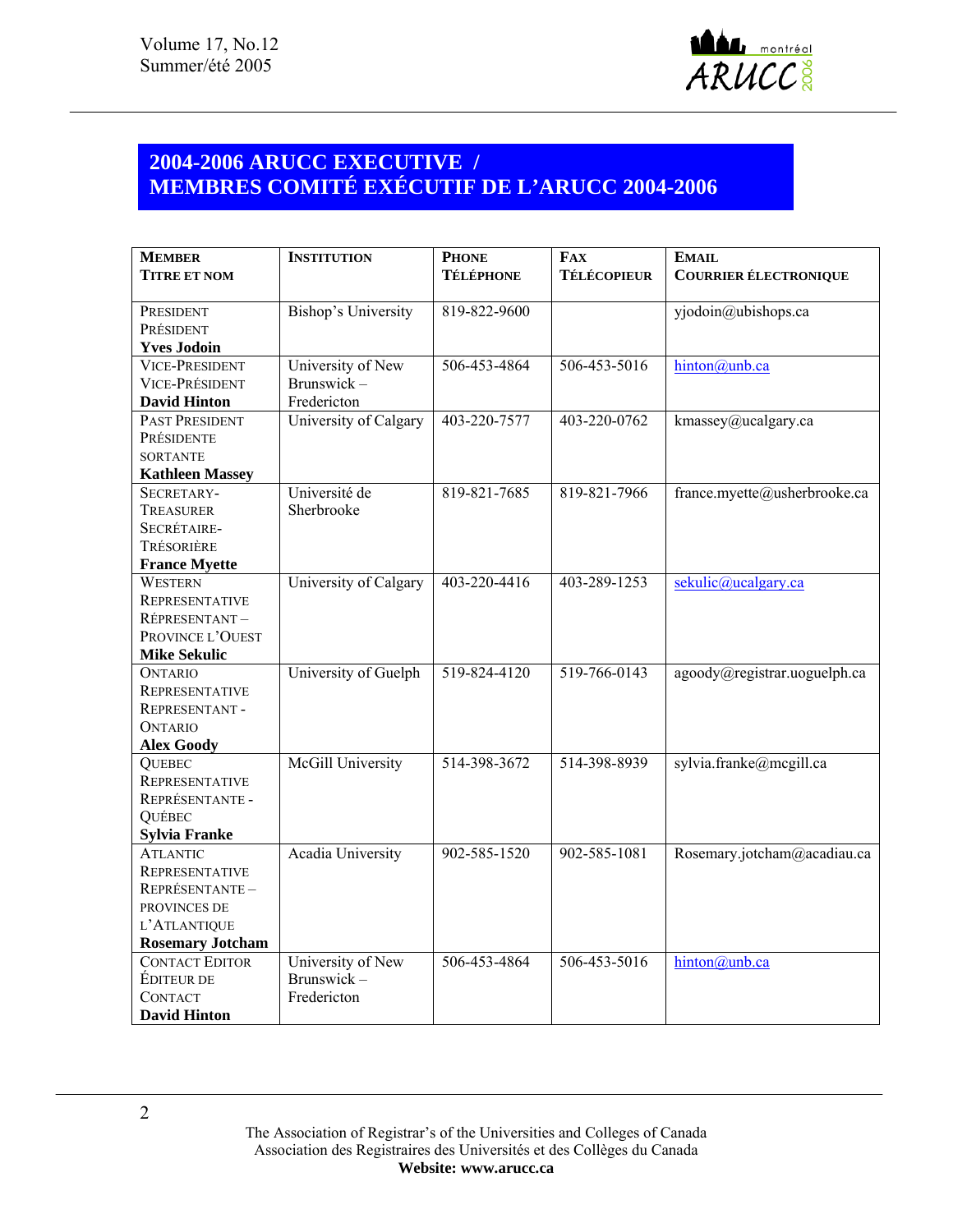

# **PRESIDENT'S MESSAGE Yves Jodoin**

A year already !

It's been a year since the ARUCC Biennial Conference in Ottawa.

We made some commitments to the members present at the Biennial General Meeting and we've delivered. We've strengthened fundamental services the membership expects. We have a new ARUCC website and an updated ARUCC-L list serve. We've made it easier for the membership to update the active members list at their institution. We still have other challenges. One of them is to make ARUCC-L a real discussion forum with threads that people can refer to and add to, instead of interesting E-Mails vanishing into Cyberspace after being sent and read. Another improvement was this year's billing of fees which was sent earlier and at a more opportune time. The E-Calendar committee has by phone and in person and is working. They should be reporting at our next Biennial **Conference** 

The Executive Committee has met three times since June 2004 in Montreal, Calgary and finally Charlottetown. This last meeting was held in conjunction with the AARAO, the Atlantic Association of Registrars and Admissions Officers. The Executive Committee



of Calgary.<br>Alex Goody, Mike Sekulic and Sylvia Frank

tries to meet with regional associations and members whenever possible. In those meetings, the Executive Committee has gone WIFI (Wireless Fidelity), wireless internet during the meetings. It was an impressive sight at our Calgary meeting to watch all Executive Committee members with their laptop exchanging files and data through Cyberspace in a WIFI room at the University

In a year's time, we'll expect to see you in beautiful Montreal for ARUCC 2006 from June  $27<sup>th</sup>$  through June  $29<sup>th</sup>$  2006. We're looking forward to that conference.

# **MESSAGE DU PRESIDENT** Yves Jodoin

Déjà un an!

Oui, il s'est écoulé une année depuis la conférence biennale de l'ARUCC à Ottawa.

Nous avions pris des engagements face aux membres présents à l'assemblée générale biennale et nous les avons respectés. Nous avons solidifié les services de bases auxquels les membres ont le droit de s'attendre. Nous avons un nouveau site Web et une liste de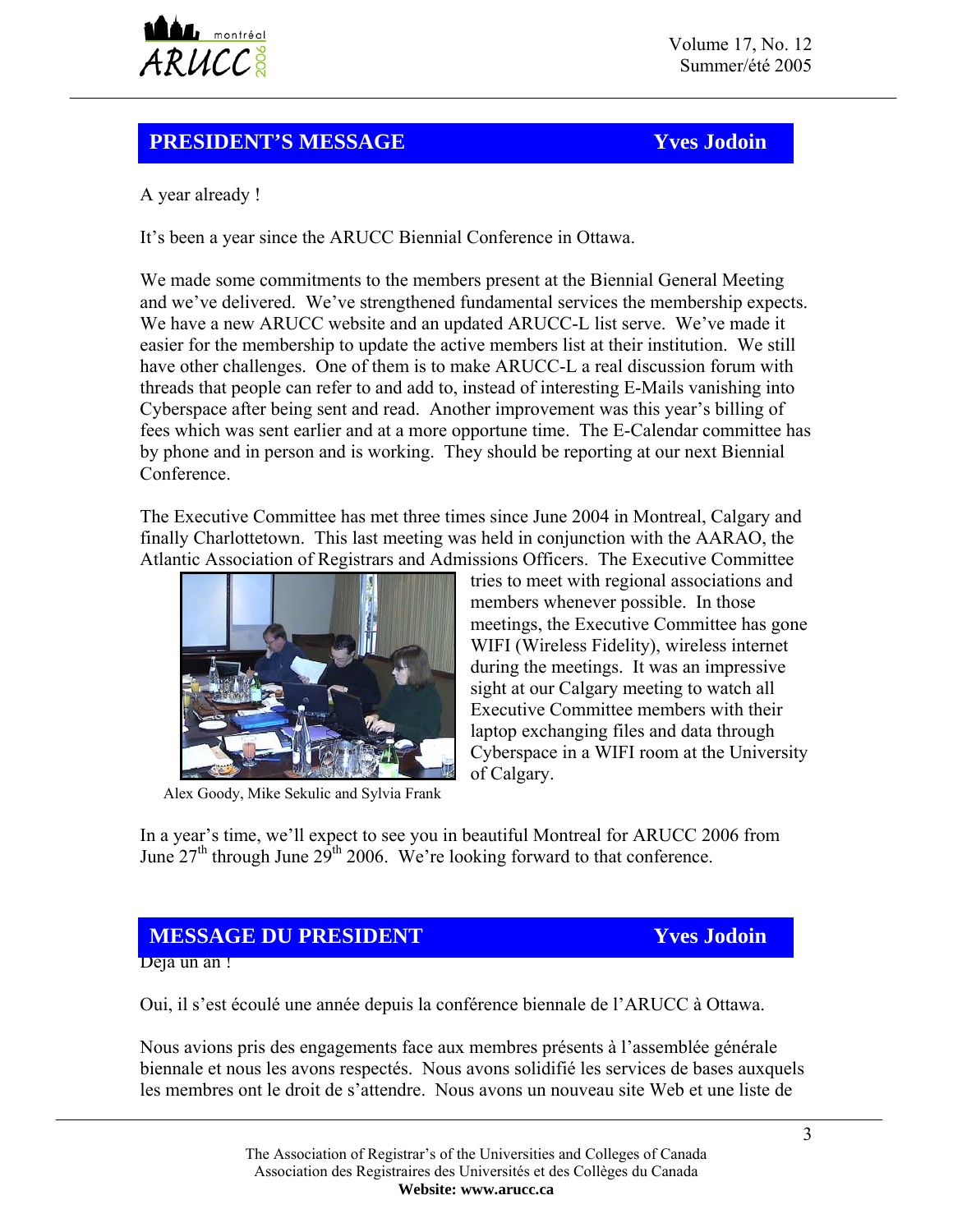Volume 17, No.12 Summer/été 2005



discussion renouvelée et à jour. Nous avons rendu facile la mise à jour des membres actifs de l'association pour chacune des institutions. Il nous reste d'autres défis dont celui de faire un véritable forum de discussion où les membres pourront afficher des sujets d'actualité et laisser libre cours aux échanges et discussions sans que ceux-ci s'évaporent dans le « cyberespace ». Une autre amélioration, cette année, a été l'expédition plus hâtive et à un moment plus opportun des frais annuels d'adhésion. De son côté, le comité qui étudie les bonnes pratiques au sujet des annuaires électroniques a tenu des réunions téléphoniques et une en personne. Ce comité fera rapport à la prochaine conférence biennale.

Le Comité exécutif s'est réuni à trois reprises depuis juin 2004 soit à Montréal, Calgary et récemment à Charlottetown. Cette dernière réunion a eu lieu en même temps que la rencontre de l'AARAO (Association Atlantique des Registraires et Officiers

d'Admission). Dans la mesure du possible, le Comité exécutif essaie de tenir ses réunions simultanément avec les associations régionales. Les réunions du Comité exécutif sont au goût du jour avec le WIFI (Internet sans fil) accessible durant les réunions. C'était très impressionnant de voir tous les membres du Comité exécutif avec leurs ordinateurs portatifs s'échangeant des dossiers et des données à travers le « cyberespace » lors de la réunion à l'Université de Calgary.



Alex Goody, Mike Sekulic et Sylvia Frank

Dans un an, nous souhaitons vous rencontrer dans la belle ville de Montréal à l'occasion de la conférence biennale du 27 au 29 juin 2006.

# **EDITOR'S NOTES** David Hinton

The Spring 2004 issue of CONTACT included an excellent article prepared by Sylvia Frank and Yves Jodoin on the survey about CONTACT The information in the report will be used to guide the development of CONTACT over the next two years. From time to time, members of ARUCC will be contacted personally to submit special reports to CONTACT, such as a summary of a recent conference presentation or an ARUCC-L survey. Your positive response to such requests will be much appreciated. Members are always encouraged to suggest possible articles for CONTACT and even better, to submit full articles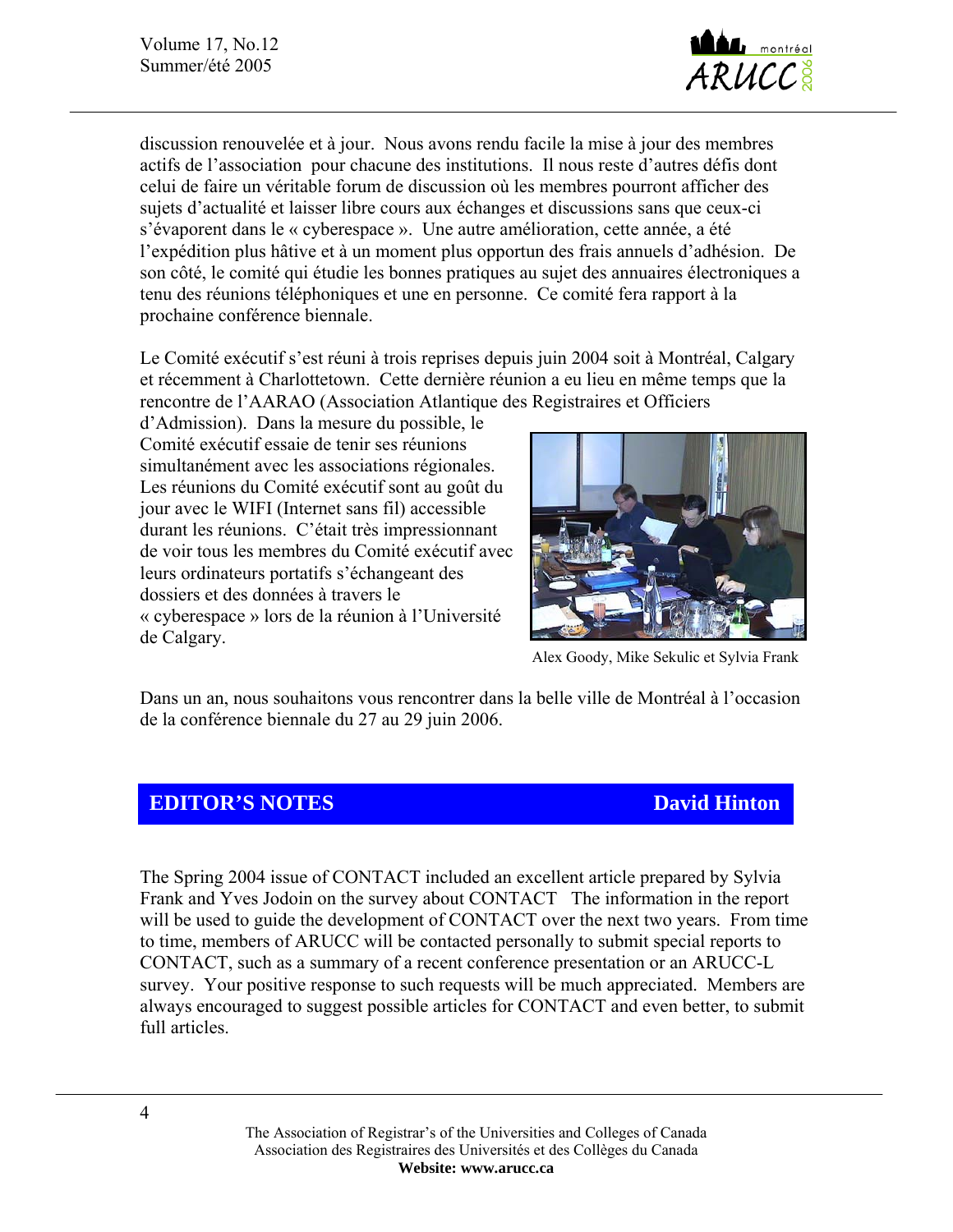ARUCC members are invited to "click" their way to the revised ARUCC web site at [www.ARUCC.CA](http://www.arucc.ca/). Work continues on the development of the site and members should



**144** montréal

expect to see further changes over the next few months. One key service on the site is the ARUCC membership directory. The directory has been totally redesigned and individual member institutions can easily maintain the names and contact information for their staff. Access to the update screens is by means of a PIN which was provided to each member institution by their ARUCC Regional Representative. *ARUCC members are encouraged to review the entry for their* 

*institution and update it as necessary.* If you don't have your PIN or encounter any problems with updating your member institution's information, please contact David Hinton at [hinton@unb.ca](mailto:hinton@unb.ca) for assistance. With your help ARUCC will always have an accurate and current membership directory.

Earlier this spring, members began receiving ARUCC email via a new listserv at [ARUCC-L@ARUCC.CA.](mailto:ARUCC-L@ARUCC.CA) It is very easy to distinguish ARUCC emails as "[ARUCC-L]" now appears in the email subject line. Members received a welcome email message when the new ARUCC-L listserv was activated which included instructions on the use of ARUCC-L. The information is also available on the ARUCC web site for easy reference.

To send a message to ARUCC members on this listserv, just send an e-mail to ARUCC-L@ARUCC.CA. The ARUCC listserv is configured to automatically use the original author's email address when replying to a message from the listserv. Please ensure that you always reply to the original author rather than the entire list.

To subscribe to the ARUCC listserv, you need to send the command "SUBSCRIBE ARUCC" (note that the "-L" is not included) to LISTSERV@ARUCC.CA. Enter only the command in the body of the email and do not enter anything in the subject line.

If you wish to remove your name from this listserv, you need to send the command "SIGNOFF ARUCC" (note that the "-L" is not included) to LISTSERV@ARUCC.CA. Enter only the command in the body of the email and do not enter anything in the subject line.

Please note that it is presently possible for other people to determine that you are signed up to the list through the use of the "REVIEW" command, which returns the e-mail address and name of all the subscribers. If you do not want your name to be visible, just issue a "SET ARUCC CONCEAL" command.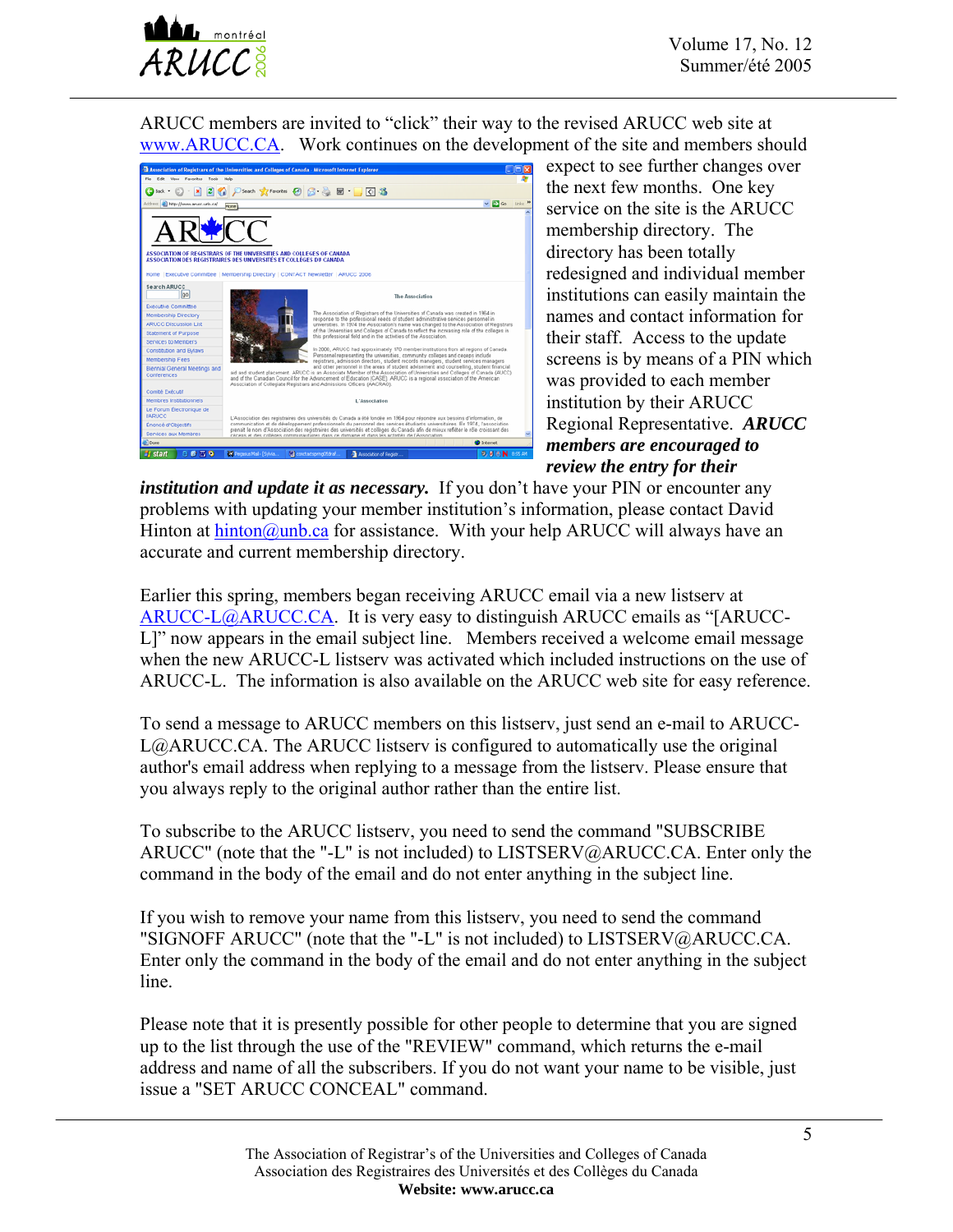Volume 17, No.12 Summer/été 2005



*IMPORTANT: This list is for the use of ARUCC members and member institutions only. You should not publicly mention its existence, or forward copies of information you have obtained from it to third parties. New subscribers to the listserv are requested to ensure that they are included on the web directory. This is very important as the directory will be used to update the listserv on a regular basis.* 

Should you have any questions about [ARUCC-L@ARUCC.CA](mailto:ARUCC-L@ARUCC.CA) please do not hesitate to contact David Hinton at hinton@unb.ca.

## **EDITORIAL David Hinton**

Le numéro du Printemps 2004 comprenait un excellent article de Sylvia Frank et Yves Jodoin, sur le sondage portant sur CONTACT. Les informations contenues dans le rapport seront utilisées pour orienter le développement de CONTACT durant les prochaines années. Les membres de l'ARUCC seront consultés personnellement, et périodiquement, en vue de soumettre des rapports spéciaux pour parution, tels, par exemple, le résumé d'une conférence récente ou d'un sondage de l'ARUCC-L. Nous apprécierions une réponse positive à de telles demandes. Nous encourageons également les membres à suggérer des thèmes pour des articles à paraître dans le CONTACT et, encore mieux, à soumettre des articles.

D'autre part, nous invitons les membres de l'ARUCC à visiter la version renouvelée du site de l'ARUCC à [www.ARUCC.CA.](http://www.arucc.ca/) Nous continuons actuellement de réviser le site



et de nouveaux changements prendront place dans les mois à venir. Un des principaux services du site est le répertoire des membres de l'ARUCC. Le répertoire a été complètement remanié et les établissements individuels membres peuvent désormais facilement garder à jour les renseignements (nom, contact), concernant leur personnel. L'accès aux écrans mis à jour se fait au moyen d'un NIP fourni à chaque établissement par le représentant régional de l'ARUCC*. Nous* 

*encourageons les membres de l'ARUCC à vérifier l'entrée relative à leur établissement et à la mettre à jour si nécessaire*. Si vous ne possédez pas encore votre NIP ou rencontrez des problèmes dans la mise à jour des renseignements concernant les membres de votre établissement, veuillez contacter David Hinton à [hinton@unb.ca](mailto:hinton@unb.ca) pour obtenir de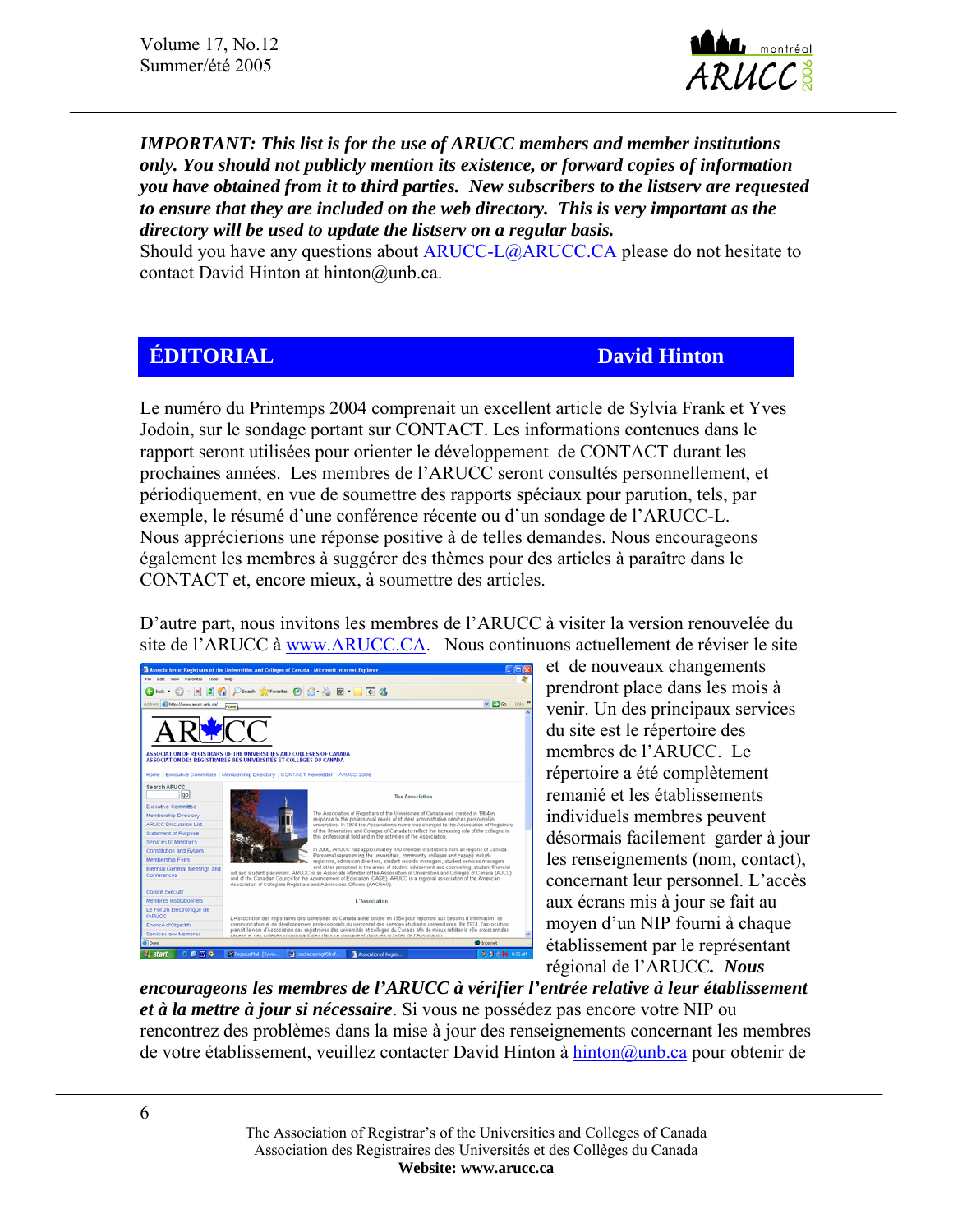

l'aide. Votre collaboration nous est précieuse et nous permettra de garder à jour de façon précise et permanente le répertoire des membres de l'ARUCC.

Au début du printemps, nos membres ont commencé à recevoir un courriel de l'ARUCC via la nouvelle liste du serveur, à [ARUCC-L@ARUCC.CA](mailto:ARUCC-L@ARUCC.CA). Vous pouvez désormais facilement repérer les courriels de l'association puisque la ligne Objet (ou Subject) de nos courriels comportent l'information "[ARUCC-L]". Les membres ont reçu un courriel de bienvenue leur indiquant les directives à suivre pour utiliser ARUCC-L quand la nouvelle liste du serveur ARUCC-L a été activée. Ces renseignements sont également publiés sur le site de l'ARUCC pour fin de référence.

Pour envoyer un message aux membres de l'ARUCC par l'intermédiaire de la liste du serveur, envoyez simplement un courriel à ARUCC-L@ARUCC.CA. La liste du serveur de l'ARUCC est configurée pour répondre automatiquement à l'auteur du message lorsqu'une réponse lui est envoyée par la même voie. Veuillez vous assurer que vous répondez toujours individuellement à l'auteur du message et non pas à tous les membres de la liste.

Pour s'inscrire sur la liste du serveur de l'ARUCC, il vous suffit d'envoyer l'ordre d'exécution "SUBSCRIBE ARUCC" (notez que le "-L" n'apparaît pas) à [LISTSERV@ARUCC.CA.](mailto:LISTSERV@ARUCC.CA) Tapez la commande d'exécution dans le corps de votre message et laissez la ligne objet (ou subject) en blanc.

Si vous désirez annuler votre inscription, envoyez simplement l'ordre d'exécution "SIGNOFF ARUCC" (notez que le "-L" n'apparaît pas) à [LISTSERV@ARUCC.CA](mailto:LISTSERV@ARUCC.CA). Tapez la commande d'exécution dans le corps de votre message et laissez la ligne objet (ou subject) en blanc.

Veuillez noter que des tiers étrangers peuvent savoir que vous êtes présent sur la liste grâce à l'utilisation de la commande "REVIEW", qui fait apparaître dans la réponse l'adresse électronique et le nom des membres inscrits. Si vous ne désirez pas que votre nom soit visible, veuillez envoyer la commande d'exécution "SET ARUCC CONCEAL".

*IMPORTANT: Cette liste est uniquement destinée aux membres individuels et aux établissements membres de l'ARUCC. Vous ne devriez pas mentionner publiquement l'existence de cette liste ou communiquer des renseignements obtenus de tiers. Nous prions les nouveaux inscrits de la liste du serveur de vérifier si leur nom apparaît bien dans le répertoire du site Web. Cette étape est importante car nous nous servirons régulièrement du répertoire pour mettre à jour la liste.* 

Pour toutes questions supplémentaires au sujet d'[ARUCC-L@ARUCC.CA](mailto:ARUCC-L@ARUCC.CA), n'hésitez pas à contacter David Hinton au courriel : hinton@unb.ca.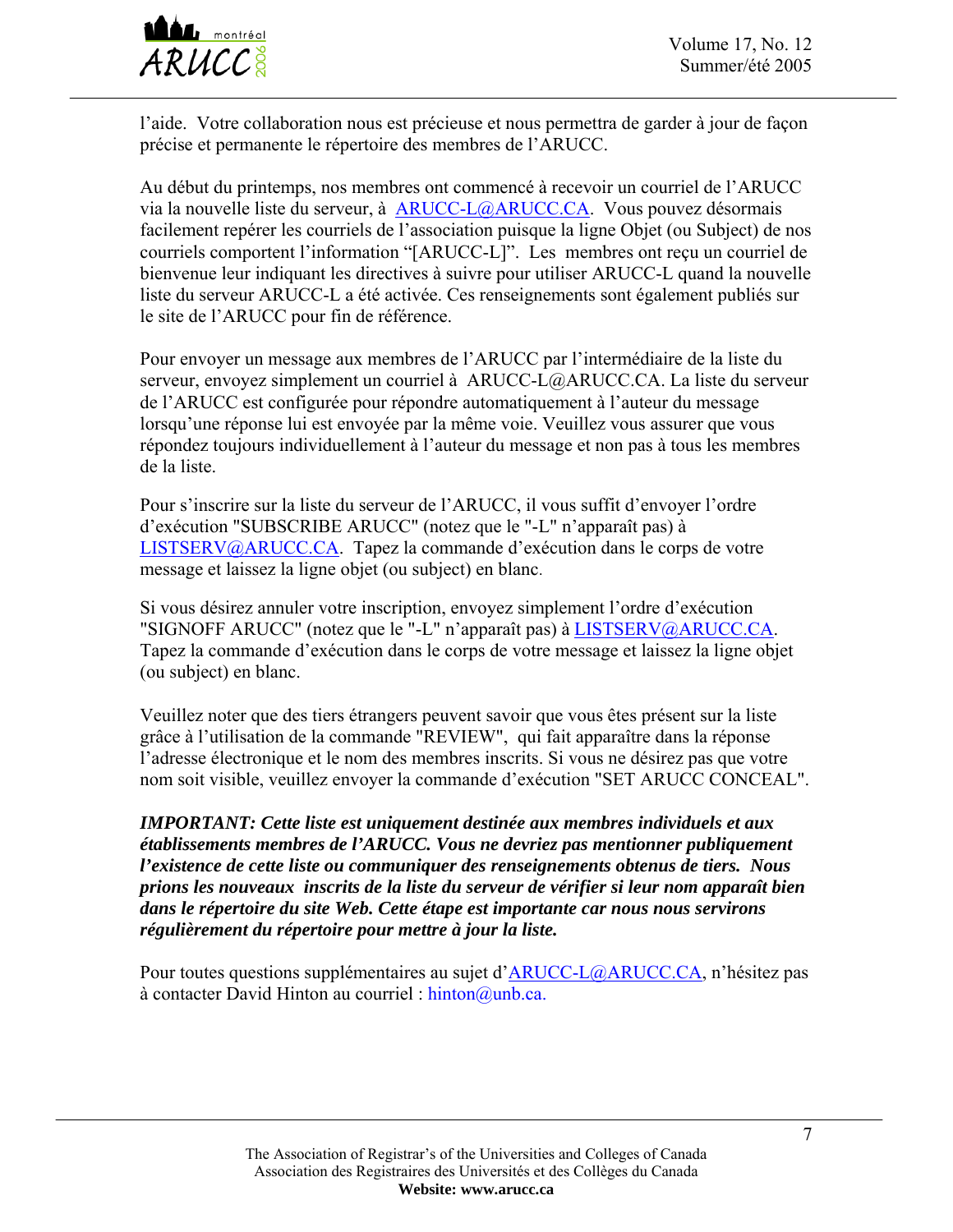

# **WESTERN REPORT Mike Sekulic Mike Sekulic**

WARUCC hosted its bi-annual conference at Elkhorn Resort, MB, June 26-29. You can find more info on this conference at the WARUCC site: www.warucc.ca.

## **British Columbia**

The new BC Campus service is designed to connect students, educators and programs and services among BC's campuses and is also responsible for PASBC (the provincial application service). BC Campus has been working to pilot a online registration service shared between 4 institutions, Camosun, Kwantlen, UCFV and College of the Rockies. Students will be able to enroll in on-line courses at 3 of the pilot institutions. BC Campus also provides funds for Faculty to develop more on-line courses.

5500 new spaces for students in the Okanogan by 2010. The university portion of OUC was taken over by UBC last year, in the form of UBC Okanogan Campus and Okanogan College.

In Kamloops Univeristy College of the Cariboo has been renamed Thompson Rivers University and has taken over responsibility for Open University (previously OLA) and Open College and this will increase student spaces in the area by 3000.

UBC admitted 24 students to its expanded Northern medical Program hosted at UNBC, which started in Jan 2005.

### **Alberta**

After the Fall 2004 election, the combined Super-Ministry of learning was broken apart to create a Ministry of Advanced Education -- the wheel has come full circle. The new Ministry has recently announcement of 6% base grant lifts for each of the next three years.

The spending and capital projects continue in this Provincial Centennial year, and post secondary students were offered what has been called the "Centennial Tuition Rebate". The Alberta government will pay for tuition increases in 2005-06, saving Alberta students \$43 million.

The government also introduced a "baby bonus" for 2005 -- the Centennial Education Savings Plan. In 2005-06, \$19.5 million will go to this new plan, providing a \$500 contribution to a Registered Education Savings Plan (RESP) for each child born to, or adopted by, an Alberta family, starting in 2005. An additional \$100 will be provided to an RESP for children attending school in Alberta at ages 8, 11 and 14, starting with children born in 2005.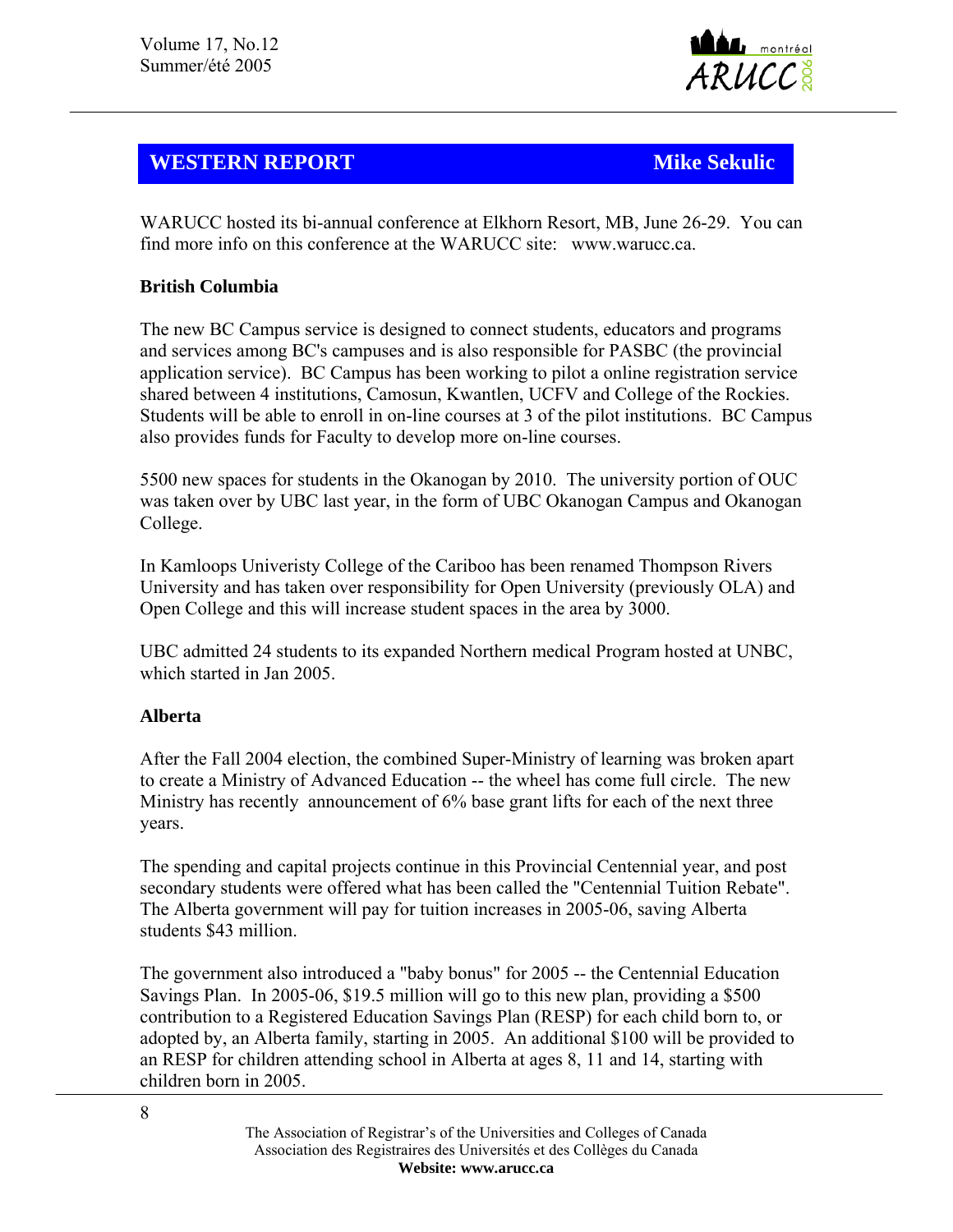

Along with these funding announcements and restructuring, some major changes in governance are on the horizon as Bill 1, the "Access to the Future Act", nears passage. The new act will give the minister power to set admissions standards, and describes some type of common post-secondary application process, as well as offers to simplify and coordinate the scholarship process. An increasing number of data exchanges are expected to take place between the ministry and post secondary. These exchanges span admission, loan application, enrollment confirmation/verification, through to enrollment reporting

## **SAIT Polytechnic**

Krista Craig

Fast response times and efficient service. That's what people can expect from SAIT Polytechnic's new high-tech Contact Centre. A sophisticated call routing system, called the Cisco IP Contact Centre (IPCC) Solution, was integrated in the SAIT Contact Centre on April 28, 2005.

The new system prioritizes calls and identifies students, based on their student identification number, before the call is answered. There are also self-help menus that give callers the opportunity to receive an answer to certain inquiries without even speaking with a Customer Services Representative.

The type of call is also identified through different options on the menu so that staff can know the nature of the inquiry ahead of time. Then, the call is automatically distributed to a representative in the Contact Centre who is a skilled specialist in that particular area. This system also acts as a training tool to new staff so that they can be trained on specific specialties.

"The skills based routing allows us to utilize new staff almost immediately as we can now train them on one type of call only," said Joan Wedgewood, Team Leader of the Contact Centre at SAIT. "The Customer Service Representative would only get calls they can handle."

The Cisco IPCC Solution also promotes efficient e-mail management. Key words are identified and the e-mail manager can read these key words and automatically distribute the e-mail to the appropriate team or department. The templates that have been developed are beneficial to promoting professional and consistent communication. Another benefit of implementing this new system is historical reporting, which will keep statistics and information pertaining to the inquiry on file permanently it can be accessed in the future.

Each Customer Service Representative can view their own "real time" statistics and see how many calls they have handled on their desktop. As well, they are able to see how many are in the queue at a glance.

"This has increased awareness of the importance of performance as it is so visible," said Wedgewood. "I truly believe this will enhance our service times."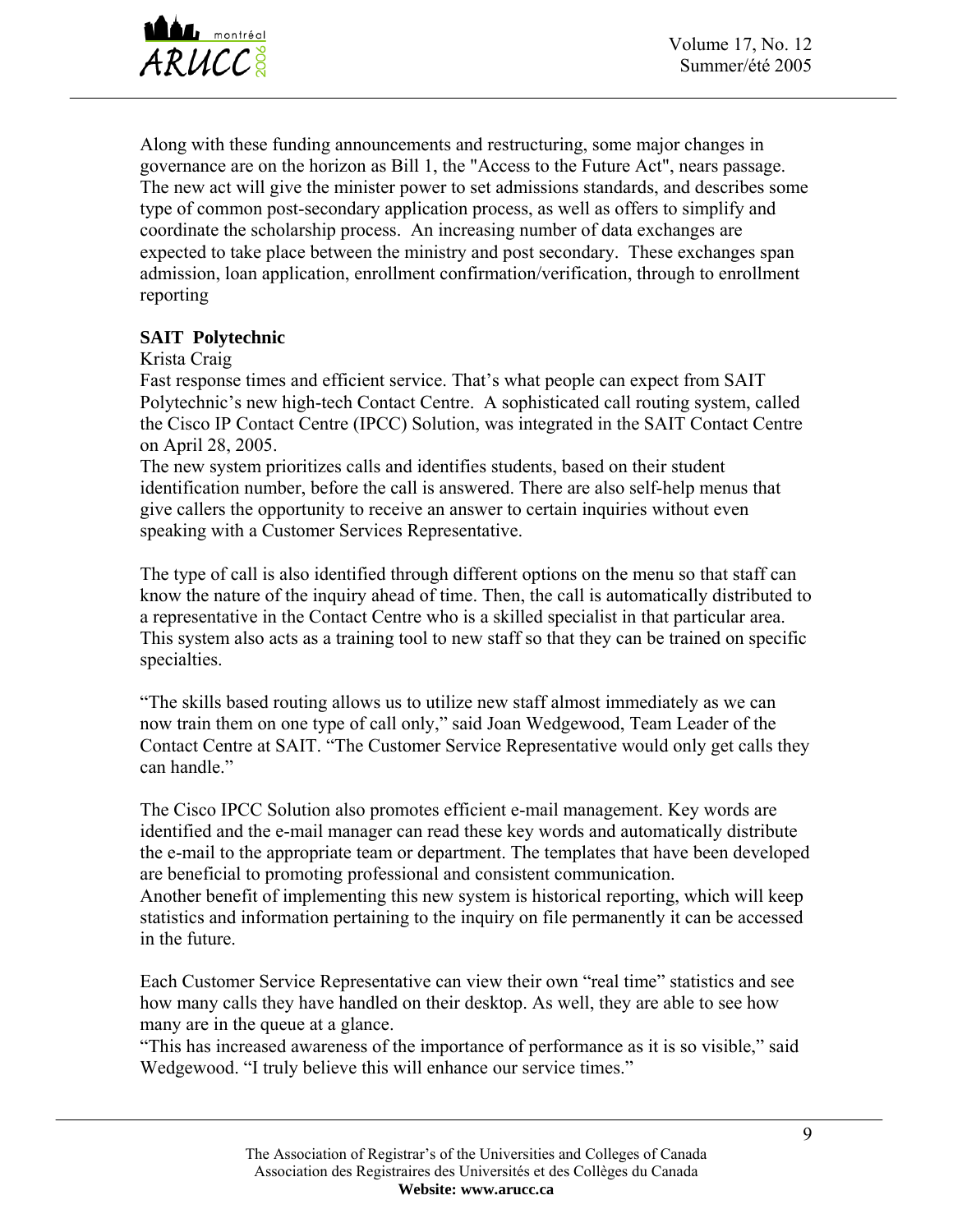

#### **University of Alberta**

Bear Tracks: an ongoing success story The improved navigation and functionality on Bear Tracks—U of A's web-based student service—makes it much easier for students to use. This was particularly evident during the January registration period as minimal requests were received for in-person support.

Also, with the additional features we have been able to roll out this year, Bear Tracks is more and more a focal point for students as they find that the services they need from the Registrar's Office are easily accessible online. The newest features include being able to obtain their T2202A tax forms, unofficial transcripts, and Statements of Results online. For graduation, they can now submit their application for degree, check their graduation status, and confirm ceremony attendance—with one stop. This saves students time and effort, and results in real administrative cost savings for the University. Bear Tracks is a Peoplesoft student administration system.

### **University of Lethbridge**

#### Christie Archer

#### Registrar's Office and Student Services

In a continued effort to increase efficiency and service, the University of Lethbridge has successfully implemented several new web-based services for students, staff and faculty. April 2005 marked the second semester that all U of L instructors were able to enter their final grades through our online Web Grade Entry system. This process significantly decreases the data entry previously done by the Registrar's Office, and allows students to see their final grades online in a more timely manner. Our students continue to register online in increasing numbers, facilitating the eventual phasing out of our telephone registration system (ULINK). The Student Information Systems (SIS) Team is currently working on the upgrade to Banner 7.0, with an anticipated roll out in Fall 2005.

The University of Lethbridge is happy to report significant progress with the EDISmart Electronic Data Exchange of post-secondary transcripts project. It is anticipated that we will begin "live" trading of electronic transcripts with our partner institution, SAIT Polytechnic within weeks. Currently, the University of Lethbridge and SAIT Polytechnic are sending transcripts in a test environment, and have had several successful exchanges of information. The University of Lethbridge has tested both the sending and receiving of transcripts, including successfully uploading transcripts into our Banner database. SAIT Polytechnic has successfully sent documents to the University of Lethbridge, but has yet to receive. We are also happy to announce that Athabasca University has agreed to be our second partner in this exciting project with an expected "go live" date near the end of 2005.

Our review of our General Liberal Education Requirement (GLER) is almost complete. We have also successfully piloted a Native Transitions Program, offering courses in several departments aimed at the successful transition of local First Nations students into the university environment. We are hoping to receive additional government funding to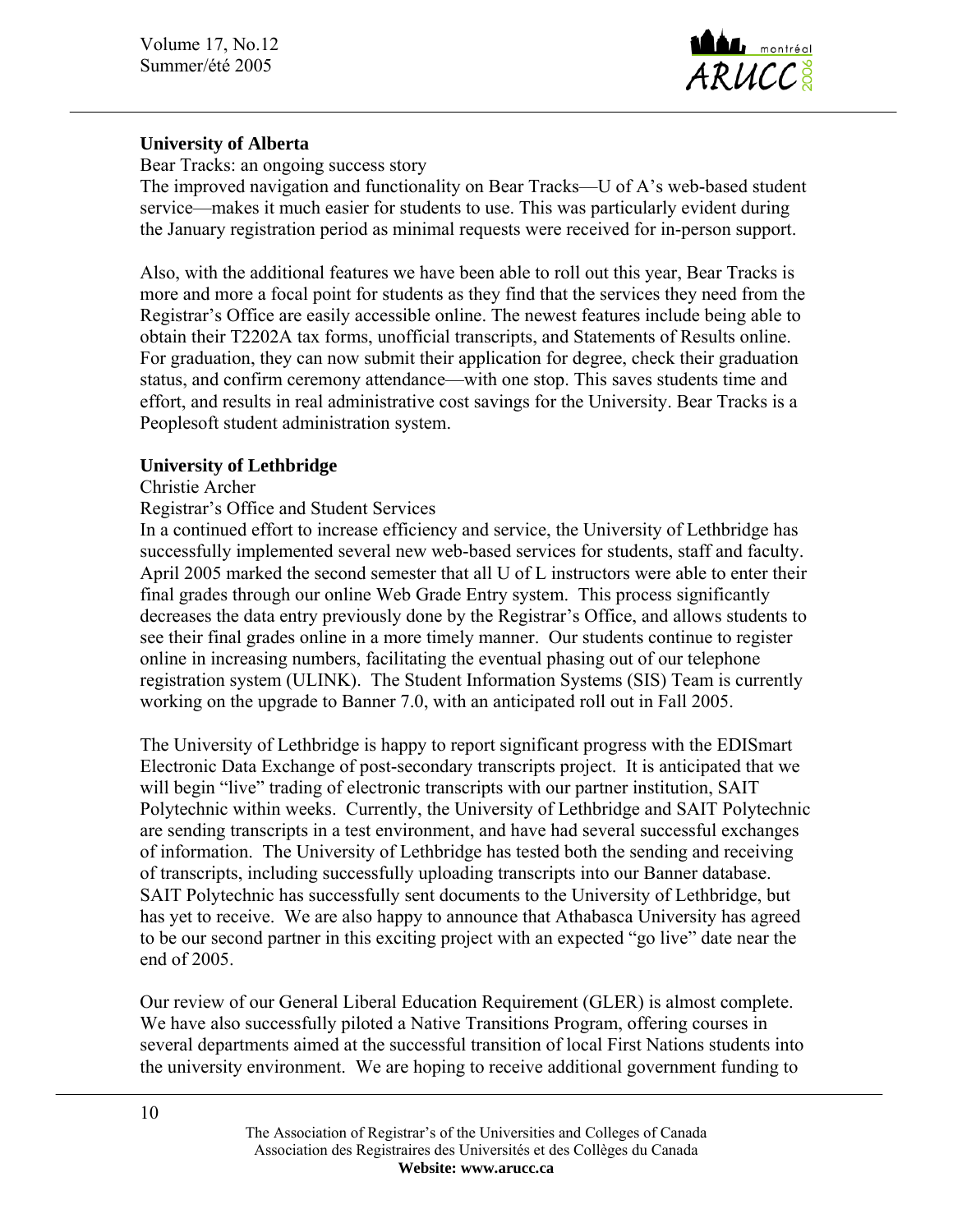

allow us to continue with this initiative.

Thursday, May 12, 2005 marked the official sod turning ceremony for the start of construction on our Regional Health and Wellness Centre. This multifunctional building will house our athletic programs, provide space for research and a sports medicine clinic, and house the city's climbing facility in addition to a state of the art gymnasium and track and field facilities. Projected completion date is mid 2006.

#### **University of Calgary**

The Uof C will 'go live' with Peoplesoft Financials in August of 2005, and then Peoplesoft Human Resources.

#### **Grant MacEwan College**

On May 12, the provincial government announced \$46.1 million in funding for new MacEwan's Health Care Learning Centre. The announcement brings the total funding for this project to \$57.9 million. The college will begin construction in the fall and the building will open in September 2007.

In addition, MacEwan is also excitedly anticipating the opening of its first residence this summer. This 900 bed complex is situated on the grounds at the City Centre Campus. MacEwan's new Student Success Committee had the privilege of listening to and speaking with J. Paul Grayson from York University in early May. Dr. Grayson spoke on retention and attrition in general while also addressing MacEwan's student success initiatives.

# **ONTARIO REPORT Alex Goody**

#### **Ontario Provincial Budget 2005**

'Reaching Higher' is the government's comprehensive plan for postsecondary education and training and positively reflects the recommendations of the Rae report that was submitted last February. The plan calls for a cumulative incremental investment of \$6.2 billion for colleges, universities and training over a five year period, including investments in improved student assistance. The increase announced for the entire postsecondary sector in 2005/6 is \$683 million rising to an increase over 2004/5 of \$1.6 billion per year by 2009/10. Over the same five-year period there will be huge changes in the amount and nature of student assistance. It is important to appreciate that approximately one third of the total increases directed to student aid will be made directly as grants to cover tuition costs for the most needy students. Increased accessibility is a key focus of the plan both in terms of increasing participation for underrepresented groups and in terms of overall increases in the number of students attending colleges and universities.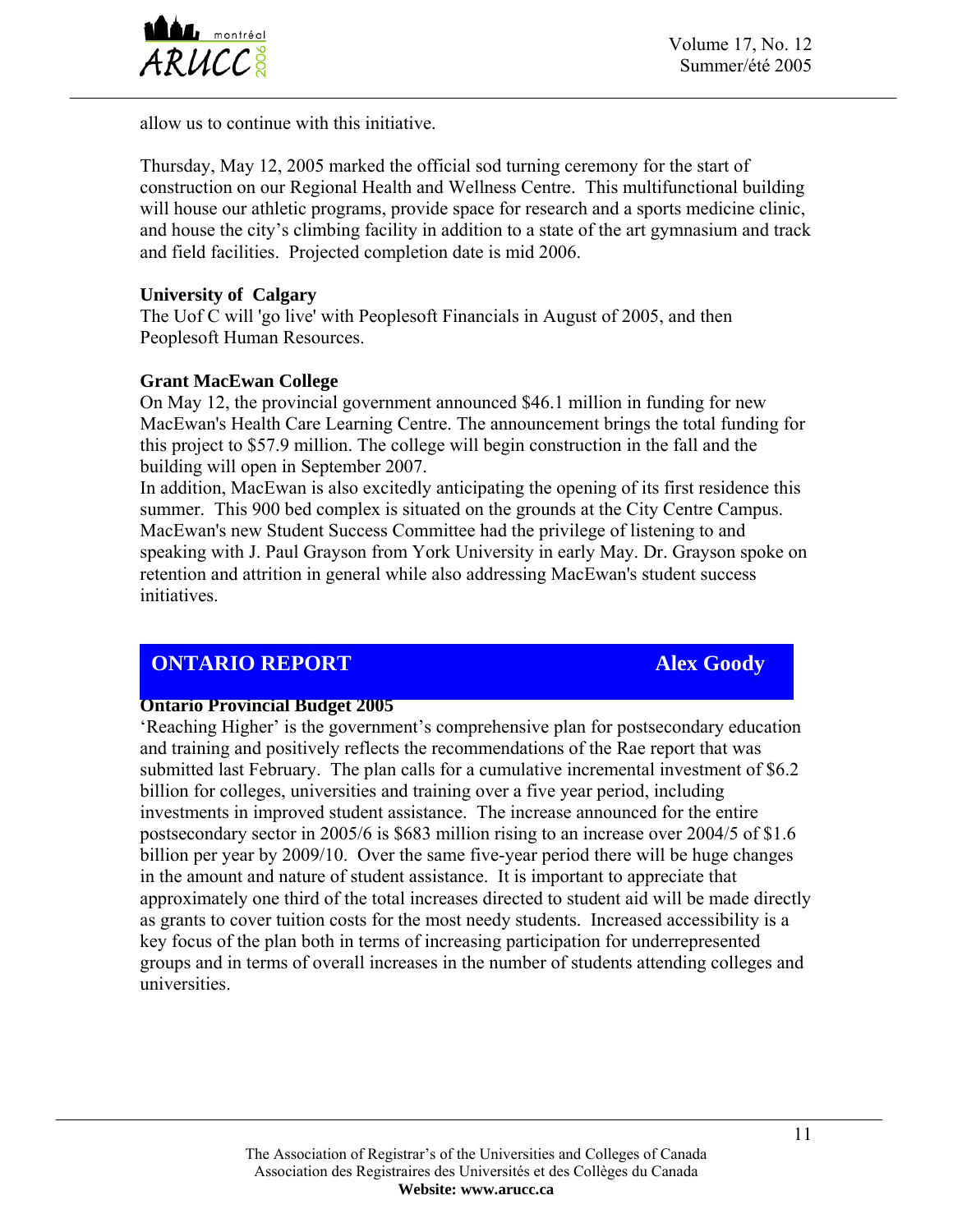

## **Ontario Colleges Update**

CRALO AGM and Conference, October 2004

The CRALO Annual General Meeting and Conference was held on October 25 and 26, 2004 at the Royal York Hotel in Toronto. 84 delegates attended the conference and took part in the AGM and a full day discussion of CRALO activities and priorities for the coming year. Awards were presented to deserving CRALO members and retirees.

#### CRALO Awards and Retirees

Seven CRALO members were honoured at the October conference to recognize significant or longstanding contribution to CRALO and the Ontario College system. As well, tribute was paid to two CRALO retirees.

Recognition Plaques**:** were presented to Cathy Schroeder, Confederation College and Barry Hemmerling, George Brown College.

A CRALO Certificate: was presented to Sharon Kinasz, George Brown College Gold Quill Awards: were presented to Paul Bishop, Seneca College, Barry Hemmerling, George Brown College, Clay MacDougall, Humber College, and Janeen Hoover, Conestoga College.

Retiree Plaques: were presented to Joyce Woodend, Humber College, and Elizabeth Barr, St. Clair College.

CRALO has been very active in recent months on a number of items that were identified as priorities for this academic year. These include, but are not limited to, the following:

On-Line Confirmation for January 2006

Following an On-Line Confirmation Feasibility study conducted by Deloitte in January 2005, Ontario Colleges, in conjunction with OCAS, agreed on and recommended to the Committee of Presidents a model that will allow accepted applicants to confirm their offers on-line.

CRALO's recommendation was approved and implementation is planned for January 2006. A Steering Committee, jointly chaired by OCAS and CRALO, and a Working Group of stakeholders have been struck and are working hard to meet this tight timeline.

### College Dialogues

Under the leadership of a planning committee of the CRALO Liaison and Recruitment Subcommittee, four regional dialogue sessions were held in early May of this year. The events were located in Kitchener, Oshawa, Barrie, and Sudbury and drew close to 500 secondary school counselors who provided positive feedback on the event.

CRALO AGM and Conference in October 2005

In October 2005, the Eastern Region will host the CRALO Annual General Meeting and Conference in Kingston, Ontario.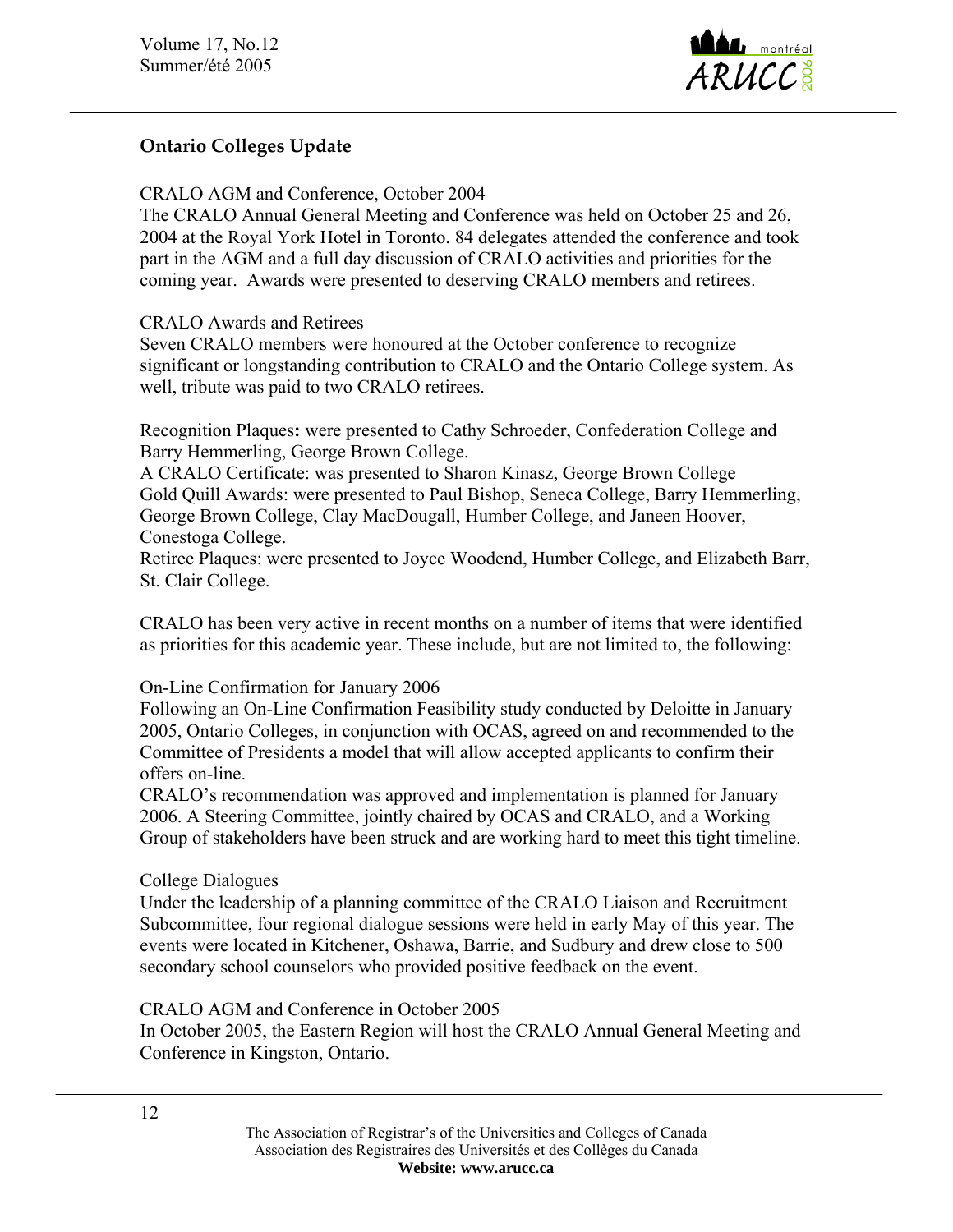

To enhance OCAS/CRALO communication, the CRALO membership and OCAS agreed to formalizing, under the direction of the CRALO Executive, a communication vehicle started last year that became known as the "Registrars/OCAS Forums". Forums will be held three times annually to allow direct contact between College Registrars and OCAS administrators to discuss relevant issues, concerns, and plans and make timely decisions in relation to mutual items of interest between OCAS and the College Registrars. Barry Hemmerling, Registrar of George Brown College, and Greg Huges, Executive Director of OCAS will co-chair the 2005 forums. The first forum will be held on February 18, 2005, the primary agenda item will be On-line Confirmation.

### EDI at Colleges – Phase 2 and beyond

Three colleges (Conestoga, Humber and Northern) were involved in the first phase, and a web-based alternative PETE Moss was introduced for non-pilot colleges as an interim measure. After a review of Phase 1, a working guide was created by RISSC to assist Phase 2 colleges (and subsequent phases) detailing implementation and operational issues, business rules, and processes. Northern College has now become EDI compliant and George Brown and Niagara are nearing implementation. CRALO is supporting full compliancy by all colleges winter 2006 (at which time PETE-MOSS could be phased out).

Ontario College Application Centre (OCAS)

The following information was taken from the OCAS website: Each year, OCAS processes an average of 150,000 applications and over 100,000 acceptances to college offers of admission.

During the 2004 application cycle, OCAS processed 638,100 program choices and over three million secondary school grades. During this same cycle, applicants requested more than 50,000 changes to their original college and program choices.

## **Ontario Universities Update**

### Ontario Universities' Application Centre

The Ontario Universities' Application Centre released a preliminary report that is intended to help universities with their enrolment planning based on the number of applications from high school students. The report includes data showing how many students applied to Ontario's universities, the number of applications those students generated, and which schools were their first, second and third choice etc.

The number of high school students applying to Ontario universities increased by 2.5 per cent system wide but the average number of choices each student made decreased from about five to four. As a result there is a 6.6 per cent decrease in the number of applications across the system. There were 74,583 semester one applicants for Fall 2005. This represents a slight increase of 2.4% over Fall 2004.

For the first time students can now respond on-line to their offer of admission through the Ontario Universities Application Centre and are doing so quite successfully.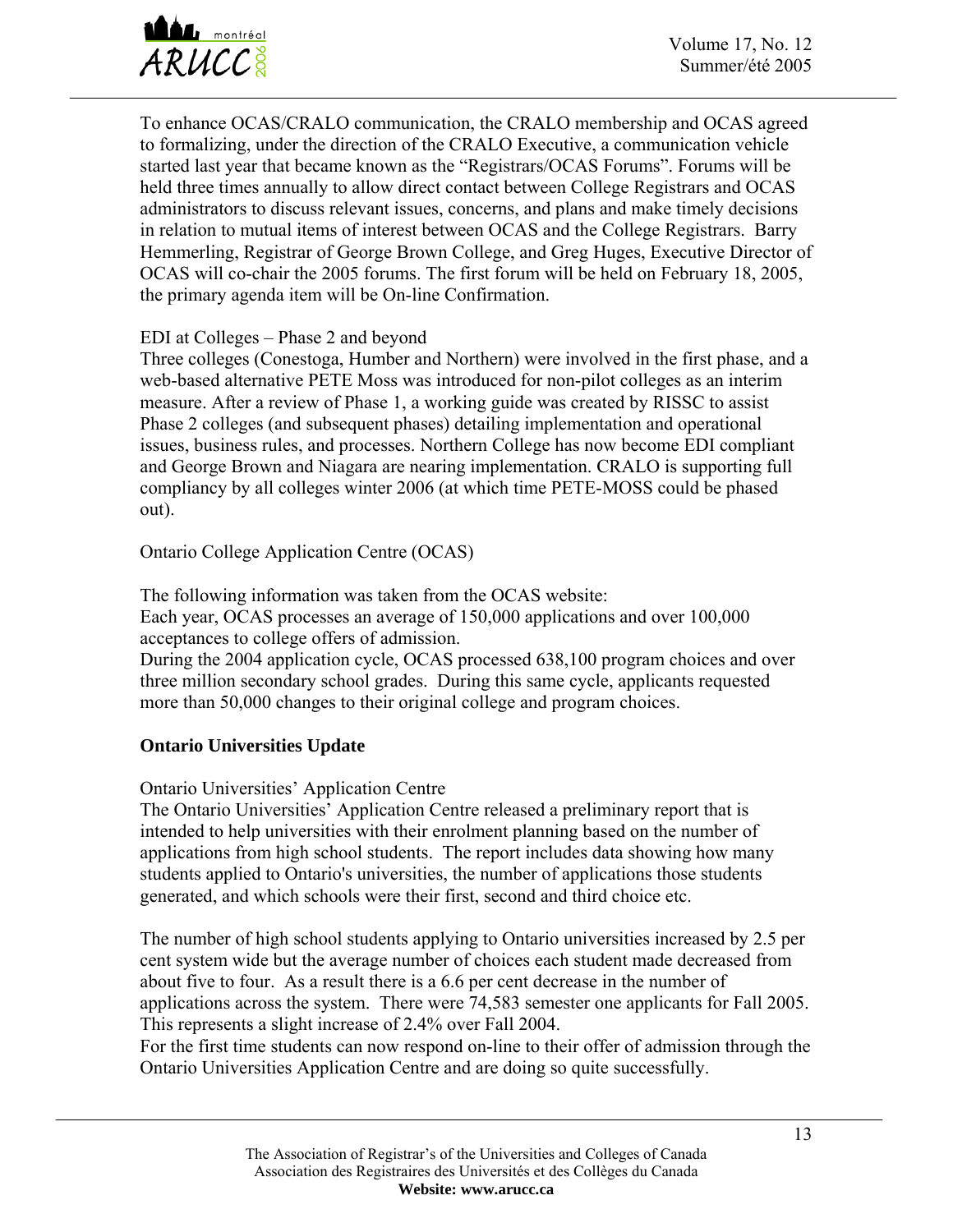

### OURA Conference

The OURA conference took place from February 13 – 16 at the Deerhurst Resort and Conference Centre in Huntsville. There were 3 plenary speakers, 20 educational workshops, a 2 day trade show featuring a variety of vendors, the OURA AGM and a dinner honouring several award winners including Honourary Membership to Karen LeDrew (Waterloo) and Charles Cunningham (Guelph). As well, Awards of Achievement were given to Charmaine Hack (Ryerson), Iain Smith (Western) and Denis Lawrence (Nipissing).

# **QUÉBEC REPORT Sylvia Franke**

Quebec post-secondary institutions experienced an extensive student strike in the spring to protest the government's planned changes to the student bursary program. The impact varied from institution to institution but in many universities and CEGEPs students were out for many weeks, and in many cases, classes were not held. Those colleges and universities affected have extended the term in order to allow more students to complete their courses. Many universities intend, where possible, to allow, on a case-by-case basis, CEGEP students affected by the strike to register if they have been conditionally accepted, on the understanding that they will complete up to two missing CEGEP courses by the following September.

McGill's principal, Heather Munroe-Blum, has established a Task Force on Student Life and Learning which will seek views broadly in the McGill community on the most effective ways to resource and structure University administrative support and services so as to deliver services that further enhance student life and learning. The recommendations of this task force, which will be forthcoming next year, could ultimately have an impact on how we deliver services in the registrar's office.

## **ATLANTIC REPORT ROSEMATION ROSEMATION**

#### **Memorial University of Newfoundland**

Memorial received A+ for registrarial and library services in the Globe and Mail's Report Card 2004.

Memorial's Tuition for Canadian undergraduate students remains frozen at 2,550 per year.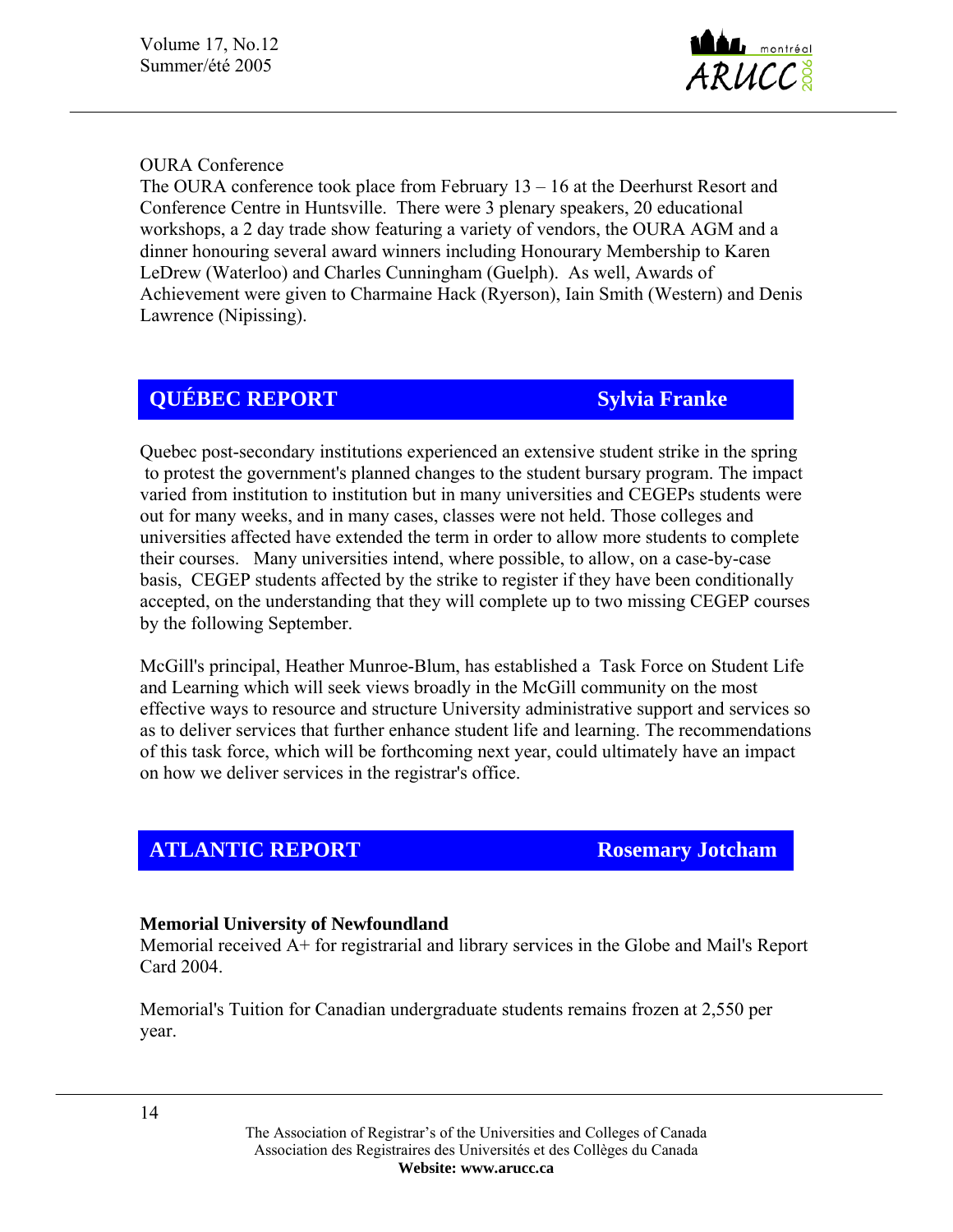

March 17, 2005 marked the grand opening of the Petro-Canada Hall at Memorial's School of Music. With a performance area of approximately 56 sq.m. (600 sq. ft.) and an audience capacity of 124 people, the new Petro-Canada Hall will position the School of Music to expand its performance and conference capabilities to meet the needs of the community.

Memorial opened a new research support facility on the main floor of the Queen Elizabeth II Library that will make the comprehensive research library - one of Canada's largest - even more useful and convenient for students and researchers. In addition to being a place where one can seek out databases, journals, periodicals, books and other information, the library will now also contain a sophisticated networked computing work area - dubbed The Commons - that will help students and other users craft and polish their research projects using word processing, presentation and spreadsheet software. In addition, The Commons provides students help with their writing and with multimedia presentations and access to the Internet.

Memorial opened an advanced visualization laboratory. The new Landmark Graphics Visualization Laboratory, the first of its kind at a university, is an immersive visualization laboratory, a scientific IMAX theatre where up to 20 researchers can collaborate and view data in 4D (three spatial dimensions plus a temporal one). This new technology will revolutionize how offshore oil and gas reservoirs are studied and understood, allowing researchers at Memorial to analyze images of large volumes of data and conduct detailed simulations.

Memorial's Inco Innovation Centre, a state-of-the-art research and teaching facility, will be opening soon. Approximately 50 per cent of the 8,400  $m<sup>2</sup>$  of space will be home to a wide range of research and educational facilities including the Early Incubation Space, a dynamic space for entrepreneurs and inventors to work together on innovative ideas related to industry, the School of Graduate Studies, the Office of Research, and the office of the Canada Research Chair in Aboriginal Studies. To serve the general needs of the university and the community, there will be a 300-seat lecture theatre, as well as space for community research initiatives such as SafetyNet, an alliance of health researchers concentrating on safety issues. The remaining 50 per cent of the building will be dedicated to research on mining and processing for the exploration of Voisey's Bay deposit.

This past year Memorial University's residences ranked amongst the very best in an international survey of 233 institutions, with a ranking in the top 10 per cent on six of the 15 analysis factors. Memorial University scored highest on the following factors: overall resident satisfaction; understanding self and development of leadership skills; opportunities to participate in hall. Memorial University residences received their highest score ever on what the survey says is the top predictor of overall residence satisfaction, interaction with others in the hall. Memorial also introduced RESnet, a wireless Internet service, which enables students to access the Internet from the comfort of their own rooms. This service became available in the fall of 2004 to all of Memorial's on-campus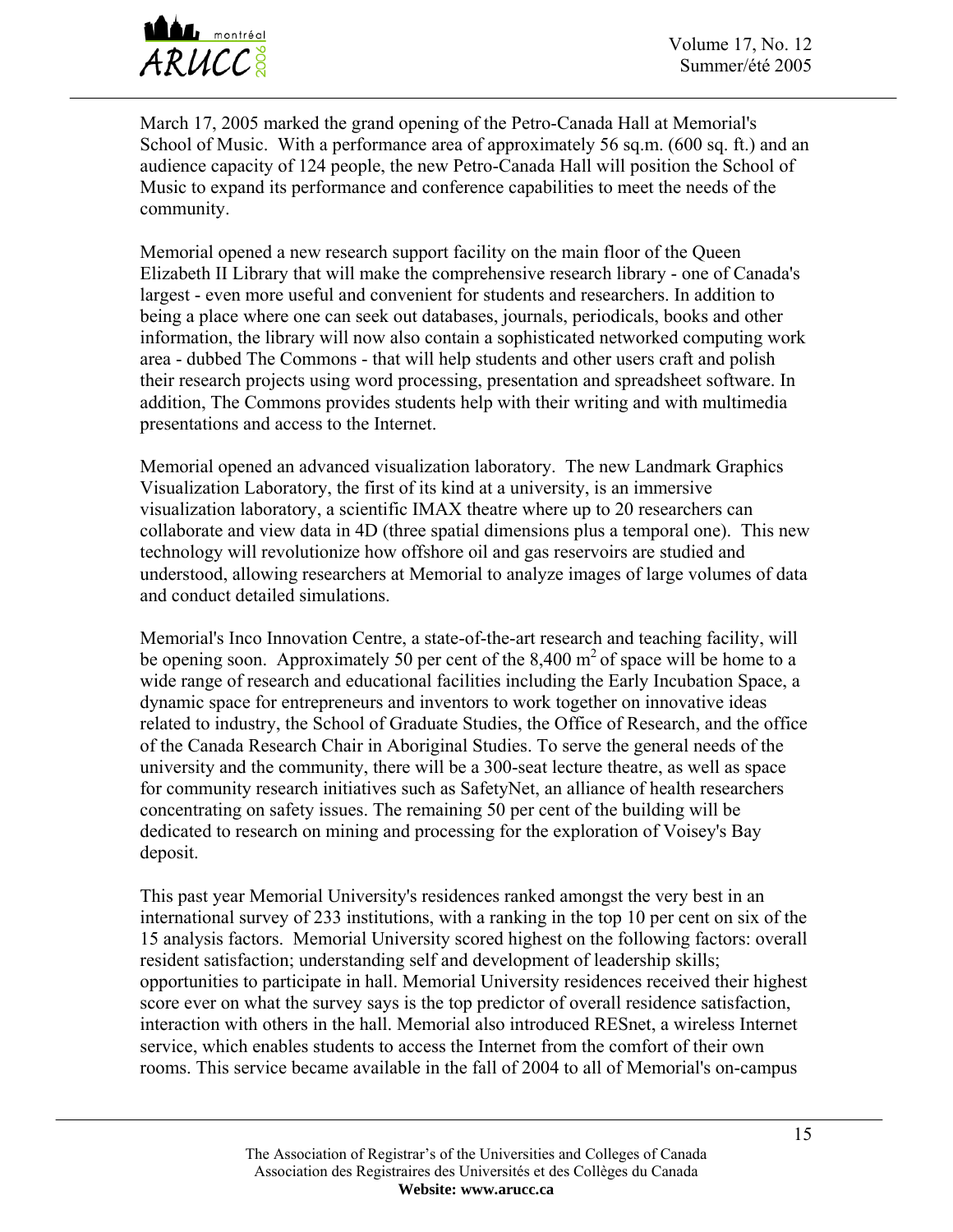Volume 17, No.12 Summer/été 2005



housing students in St. John's. Wireless access was also installed at Memorial's campus in Corner Brook (Sir Wilfred Grenfell College) and at the university's Marine Institute.

Memorial's President, Dr. Axel Meisen, was named one of the region's Top 50 chief executive officers by Atlantic Business magazine. He is one of four academic leaders from Atlantic Canada accorded this recognition. Also recognized at the May 11, 2005 ceremony in Halifax were Wade MacLauchlan, president of the University of Prince Edward Island; Dr. Colin Dodds, president of Saint Mary's University; and, Dr. Sheila Brown, president of Mount Saint Vincent University.

Memorial's 30-sec. television advertisement (Come East. Go Further.) wins awards: January 2005 Bronze communications award from the Council for Advancement and Support of Education (CASE), District 1; and April 2005 Bronze Circle of Excellence Award, CASE (world-wide).

Memorial's Viewbook 2004-2005 (Go Further) wins award : June 2005 Bronze award, Best Recruitment Viewbook Category, Canadian Council for the Advancement of Education (CCAE).

Memorial's Communications Co-ordinator with the Office of Student Recruitment, Kristine Hamlyn, wins award : June 2005 Rising Star Award, CCAE.

### **St Francis Xavier**

Applicants for admission will now be required to submit two letters of reference and a résumé.

A welcome addition to the Xaverian family is a new residence that will provide upperyear students with outstanding campus living. The \$18.6 million project will provide accommodations for 225 upper-year students. Construction began in the spring and will be ongoing throughout the 2005/2006 school year.

#### **Nova Scotia Community College**

On March 28, 2003 NSCC launched a comprehensive development plan made possible by a landmark investment from the Province of Nova Scotia. As a result, our campuses have experienced some dramatic changes. Vibrant new learning spaces are already filled with NSCC students enjoying the enhanced facilities – and more excitement is coming as major construction projects head toward the finish line. And of course, our new



flagship campus under construction on the Dartmouth *New Dartmouth Campus*  Waterfront will be the crowning touch when it opens in 2007. Please visit us at [http://www.nscc.ca/Development\\_Project/](http://www.nscc.ca/Development_Project/) for more information.

> The Association of Registrar's of the Universities and Colleges of Canada Association des Registraires des Universités et des Collèges du Canada **Website: www.arucc.ca**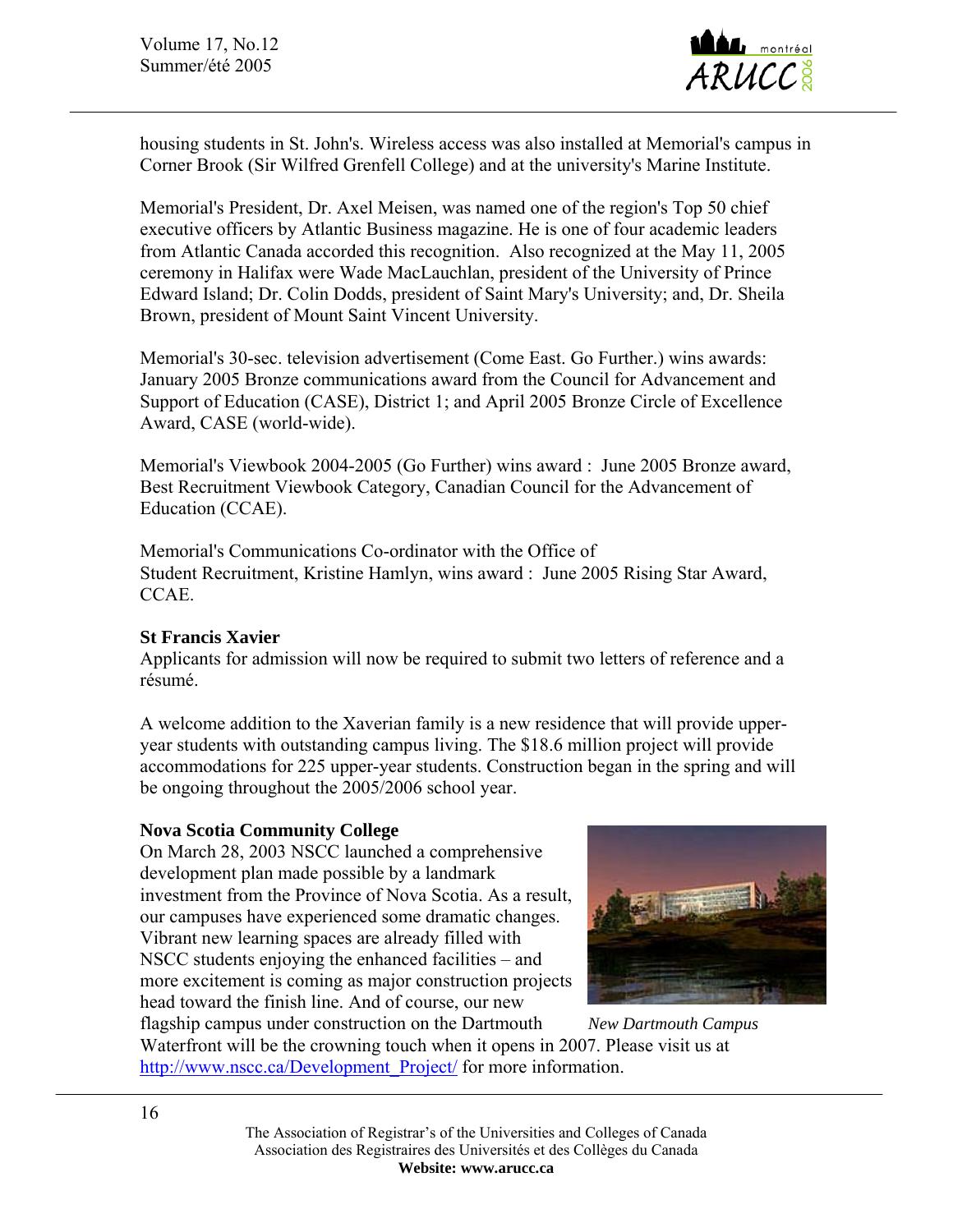

## *New General Arts and Science*

General Arts and Science (GEAS) is a new post-secondary NSCC program. It has the perfect mix of courses and practical learning environments to help students get ready for the next step in their education. There are two different program areas: the Pathways Stream; and the Science Stream. GEAS prepares students with new, more effective learning strategies. And, it will increase their chances of success in whatever pathway they choose. Tuition for the September 2005 year is \$1040. Please see [www.geas.nscc.ca](http://www.geas.nscc.ca/) for more information.

### *NSCC Articulates with Great Canadian Universities*

Education is like your music; you should be able to take it wherever you go. At NSCC we are making that possible! Today's reality is that university students go on to college, college students go onto university and no one wants to waste their precious time and money studying the same thing twice. That's why NSCC accepts credits from many other colleges and universities and why a long list of universities including Cape Breton, Mount Saint Vincent, Dalhousie, Acadia, University of New Brunswick, Memorial, Ryerson, University of Calgary and others accept NSCC credits towards university degrees.

Contact Nicole Druken, Coordinator of College Recruitment at [nicole.druken@nscc.ca](mailto:nicole.druken@nscc.ca) for the latest NSCC Articulation Guide.

#### **UNB Saint John**

New Places and Plans: To the delight of UNBSJ, Scotiabank has donated one of their historic bank buildings, located in the Saint John center, to the University. The building will be the home of community programs, special lectures, and offers the campus some much needed space.

UNBSJ has also announced the construction of the University Commons, a signature building overlooking the Saint John river, which will be the center for student life and activities. With the announcement of the funding for the University Commons, a new Campus Plan was also revealed, which will see a major expansion of UNBSJ over the next 20 years. The plan can be viewed at www.unbsj.ca/campusplan/.

Forging our Future, the biggest fund-raising campaign ever undertaken at the University of New Brunswick, has reached the \$40 million dollar mark, in a campaign that is targeting a total goal of \$60 million.

All in all, big plans for the future of UNBSJ!

### **UPEI**

September 2005 marks a new beginning in Residence Life at UPEI with the opening of the new residence building. This is a 5 storey building with 1 bedroom suites, 2 bedroom suites and 3 bedroom suites. Each suite is equipped with a bathroom and kitchen area. Students living in this building will have access to common tv lounges, laundry facilities and the convenience of entering the Wanda Wyatt Dining Hall without exiting the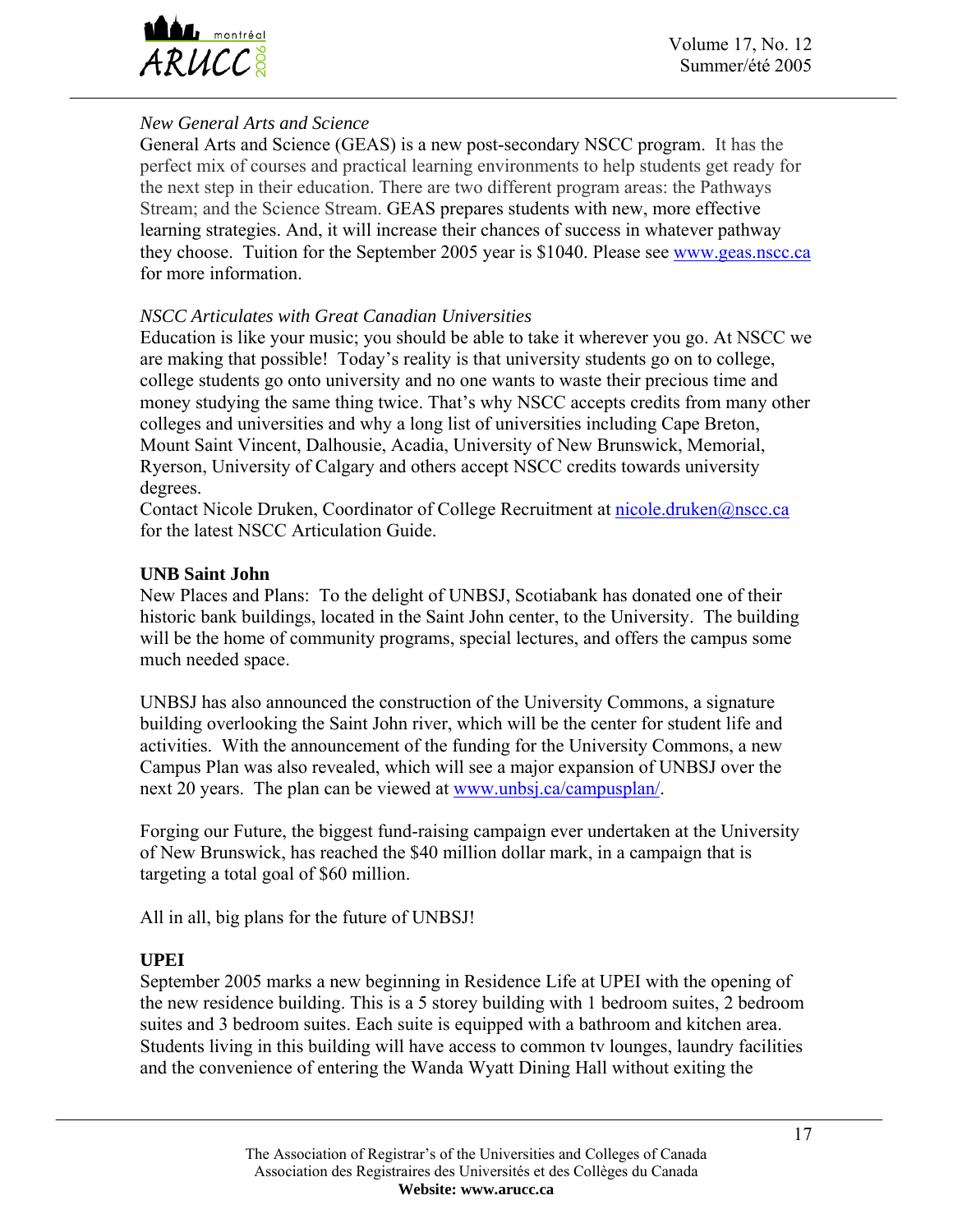

building! This building is coed with floors designated as moderate and reduced noise areas. As are all of our University facilities, this building is a non-smoking environment.

# **RAPPORT DES PROVINCES DE L'OUEST Mike Sekulic**

Le Centre de Villégiature Elkhorn (Elkhorn Resort) au Manitoba hébergera le congrès biannuel du WARUCC, du 26 au 29 juin. Vous trouverez des renseignements supplémentaires sur le congrès sur le site du WARUCC au www.warucc.ca.

## **Colombie-Britannique**

Le nouveau service BCCampus est conçu pour mettre en relation les étudiants, les éducateurs, les programmes et services des universités de Colombie-Britannique. Il est également responsable du PASBC (le service provincial d'inscription). BCCampus continue de préparer la mise en place du service d'inscription en ligne qui sera accessible pour 4 établissements dont : Camosun, Kwantlen, UCFV et le College of the Rockies. Les étudiants pourront s'inscrire en ligne auprès de 3 des établissements pilotes. BCCampus fournit également des fonds aux facultés afin qu'elles développent davantage de cours en ligne.

5 500 nouvelles places pour les étudiants à Okanogan d'ici 2010. L'Okanogan University, l'un des établissements faisant partie de l'OUC a été repris, l'année dernière, par l'UBC, et porte le nom désormais de campus de l'UBC Okanogan et de l'Okanogan College.

À Kamloops, l'University College of the Cariboo est devenu la Thompson Rivers University et a pris le contrôle de l'Open University (précédemment OLA) et de l'Open College. Ce qui fera augmenter de 3 000 le nombre des places.

UBC a admis 24 étudiants à son programme médical extensionné qui a débuté en janvier 2005 à l'UNBC.

## **Alberta**

Après l'élection de l'automne 2004, le super Ministry of Learning a été scindé en deux pour créer le Ministry of Advanced Education (pour l'éducation post-secondaire) – la roue a donc bien et bel continué de tourner. Le nouveau ministère a récemment annoncé l'affectation d'une subvention de base de 6 % pour chacune des trois prochaines années.

Les affectations de crédits et les projets d'investissement se poursuivent en cette année du Centenaire marquant l'entrée de la province dans la Confédération. Nous avons ainsi offert aux étudiants du post-secondaire ce que l'on appelle la "réduction des frais de scolarité du Centenaire". Le gouvernement albertain paiera donc l'augmentation des frais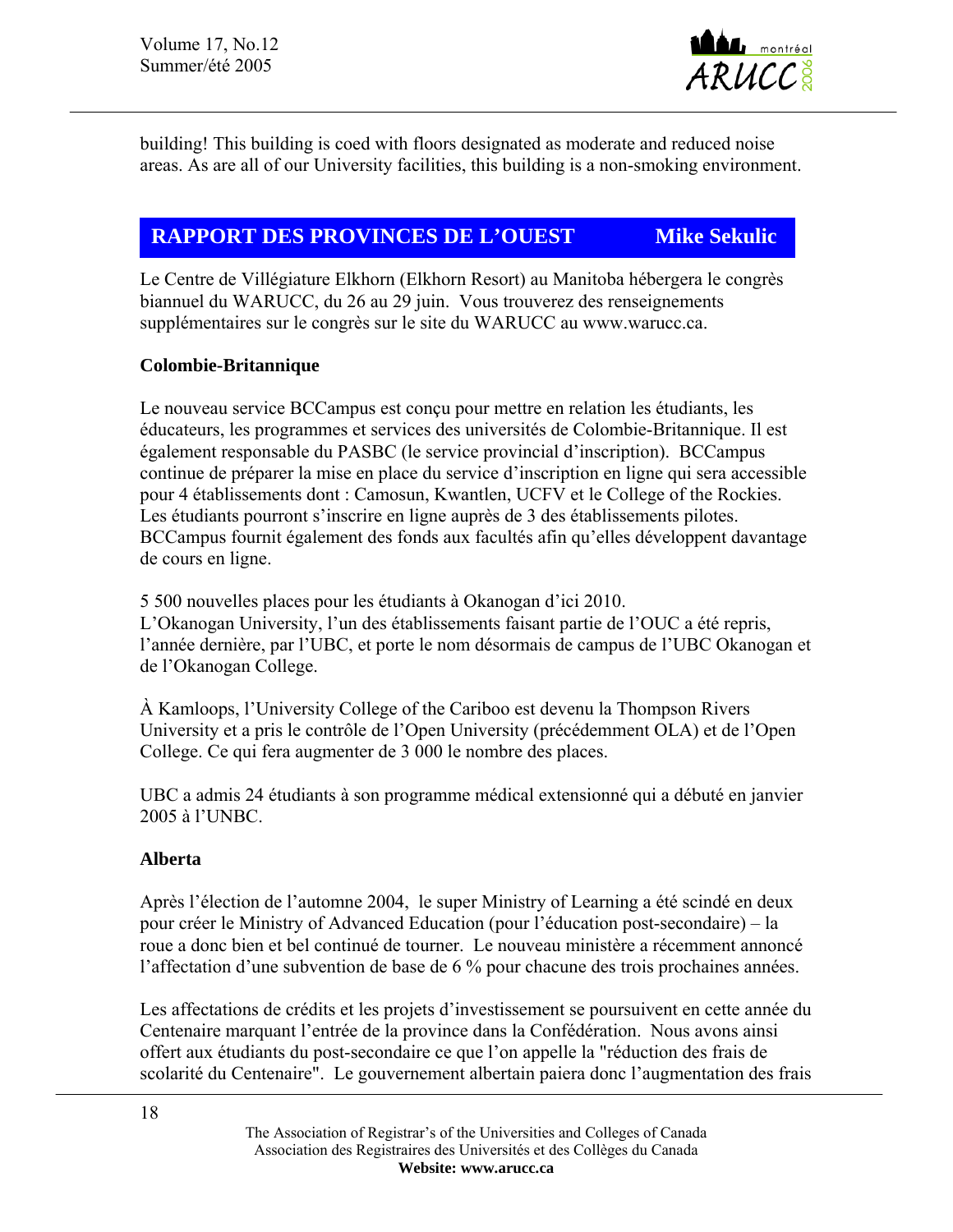

de scolarité de 2005-06, faisant épargner 43 millions de dollars aux étudiants de l'Alberta.

Le gouvernement a aussi instauré, pour 2005, une prime à l'éducation pour les nouveaux petits albertains ("baby bonus") – Le régime enregistré d'épargne-études du Centenaire (Centennial Education Savings Plan). 19,5 millions de dollars viendront alimenter ce nouveau régime d'épargne en 2005-06, fournissant, à chaque enfant né dans, ou adopté par, une famille de l'Alberta, une contribution de 500 \$ par régime enregistré d'épargneétudes (REEE). Ce plan débute en 2005. Une somme supplémentaire de 100 \$ viendra s'ajouter au REEE, pour chaque enfant, né à partir de 2005 et fréquentant un établissement scolaire de l'Alberta, à l'âge de 8, 11 et 14 ans.

En même temps que ces annonces de financement et de restructuration, des changements majeurs de gouvernance sont à l'horizon, alors que la prochaine adoption du projet de Loi 1 - "l'accès au futur" - approche. La nouvelle loi permettra au ministère d'établir les normes d'admission et décrit quelques types de procédures d'inscription courantes pour le postsecondaire, tout en offrant de simplifier et de coordonner les procédures pour les bourses d'études. On s'attend à une augmentation du nombre des échanges de données entre le ministère et les établissements postsecondaires. Ces échanges couvriront, par l'intermédiaire du rapport d'inscription, les admissions, les demandes de prêts et les confirmations/vérifications d'inscriptions,

## **SAIT Polytechnic**

#### Krista Craig

Réponses rapides et service efficace ; c'est ce que tout le monde attend du nouveau Centre de traitement de l'information de haute technologie du collège SAIT Polytechnic. Un système d'acheminement d'appel de haute technicité, appelé le Cisco IP Contact Centre (IPCC) Solution, a été intégré au SAIT Contact Centre le 28 avril 2005. Le nouveau système classe les appels par priorité d'arrivée et identifie les étudiants, en se basant sur leur numéro d'identification, avant toute réponse. Il existe, également, des menus « libre-service » qui permettent aux demandeurs de recevoir une réponse à certaines demandes, sans passer par un représentant du service à la clientèle. Les menus proposent aussi différentes options qui permettent au personnel de connaître par avance le type de demande. Le système identifie le type de demande à partir de l'option choisie et redirige automatiquement l'appel vers le représentant spécialisé du Contact Centre. Ce système peut être considéré comme un outil d'apprentissage pour le nouveau personnel qui répondra à des demandes appartenant à des domaines spécifiques. « Le système de cheminement d'appels nous permet de dégager les compétences nécessaires et donc d'utiliser le nouveau personnel presque immédiatement, puisque nous pouvons désormais l'entraîner à répondre uniquement à un type d'appel spécifique. » précise Joan Wedgewood, moniteur d'équipe au Contact Centre du SAIT. « Le représentant du service à la clientèle ne répond plus qu'aux appels concernant sa spécialité.»

La Cisco IPCC Solution favorise également une gestion efficace du courrier électronique. Le programme de gestion du courrier électronique identifie les mots clés et redirige le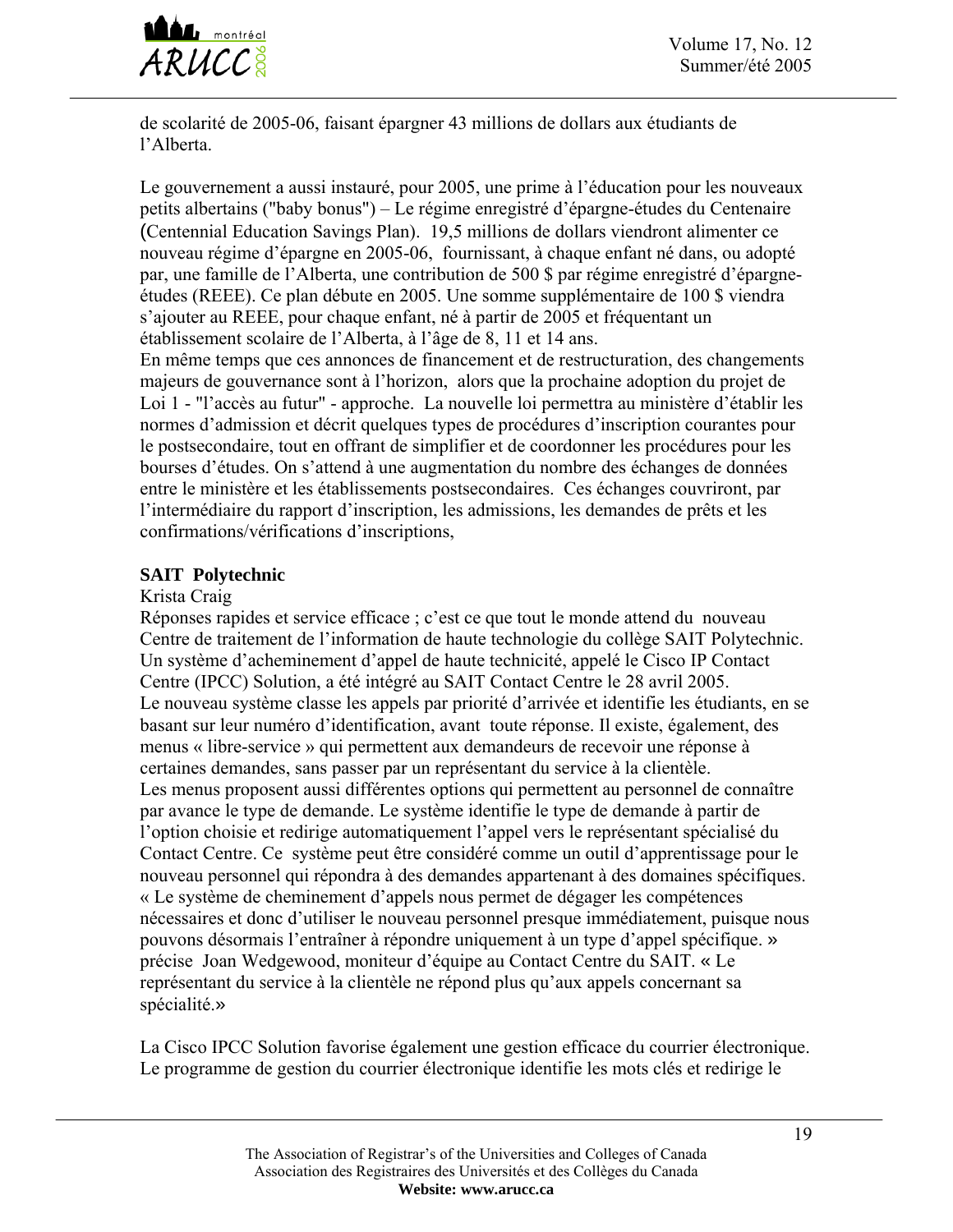

courrier automatiquement vers l'équipe ou le service concerné. Les modèles sont conçus de façon à promouvoir une communication autant professionnelle que cohérente.

L'autre avantage de l'implantation de ce nouveau système réside au niveau des rapports d'historiques sur les statistiques et renseignements appartenant à la demande classée qui seront gardés de façon permanente.

Enfin, chaque représentant du service à la clientèle peut visionner ses propres statistiques en temps réel et le nombre d'appels auxquels il a répondu. Il peut également vérifier, d'un simple coup d'œil, le nombre d'appels en attente.

« Cette visibilité accroit la prise de conscience de l'importance du rendement. » commente Joan Wedgewood qui rajoute « Je crois vraiment que cela améliorera nos délais de service. ».

#### **University of Alberta**

Bear Tracks: un succès qui se dément pas

La navigation améliorée et la fonctionnalité du système Bear Track, de même que le service aux étudiants basé sur la Toile, de l'U of A —facilitent énormément son utilisation par les étudiants. Cela a été particulièrement évident durant la période des inscriptions de janvier où les demandes en personne ont chuté à un niveau minimal.

Les autres fonctions du système nous ont permis d'avancer efficacement cette année, Bear Tracks constitue de plus en plus un point de focalisation pour les étudiants qui réalisent que les services du bureau du registraire sont plus facilement accessibles en ligne. Les fonctions les plus récentes comprennent la possibilité d'obtenir en ligne les formulaires fiscaux T2202A, des relevés de notes officieux et les relevés des résultats. En ce qui concerne la remise des diplômes, les étudiants peuvent désormais soumettre une demande de grade universitaire, vérifier les conditions d'obtention des diplômes et confirmer leur présence à la cérémonie de remise des diplômes,le tout en une seule visite en ligne. Les étudiants épargnent donc temps et efforts, et l'université réalise une baisse réelle des coûts administratifs à l'université. Bear Tracks est le système administratif de gestion des étudiants de Peoplesoft.

#### **University of Lethbridge**

#### Christie Archer

Bureau du registraire et Services aux étudiants.

Dans un effort incessant pour améliorer efficacité et service, l'University of Lethbridge a implémenté avec succès de nouveaux services sur la Toile, pour les étudiants, le personnel et les enseignants. En avril 2005 débutait le second semestre où tou(te)s les éducateurs et éducatrices pouvaient entrer les notes finales grâce au système électronique d'entrée des notes. Ce processus baisse, de façon significative, le nombre des données à entrer par le bureau du registraire, et permet aux étudiants de voir, à point nommé, leur note finale en ligne. Par ailleurs, le nombre d'inscriptions en ligne augmente sans cesse, facilitant ainsi l'élimination progressive du système d'inscription téléphonique (ULINK). L'équipe des systèmes de renseignements aux étudiants [Student Information Systems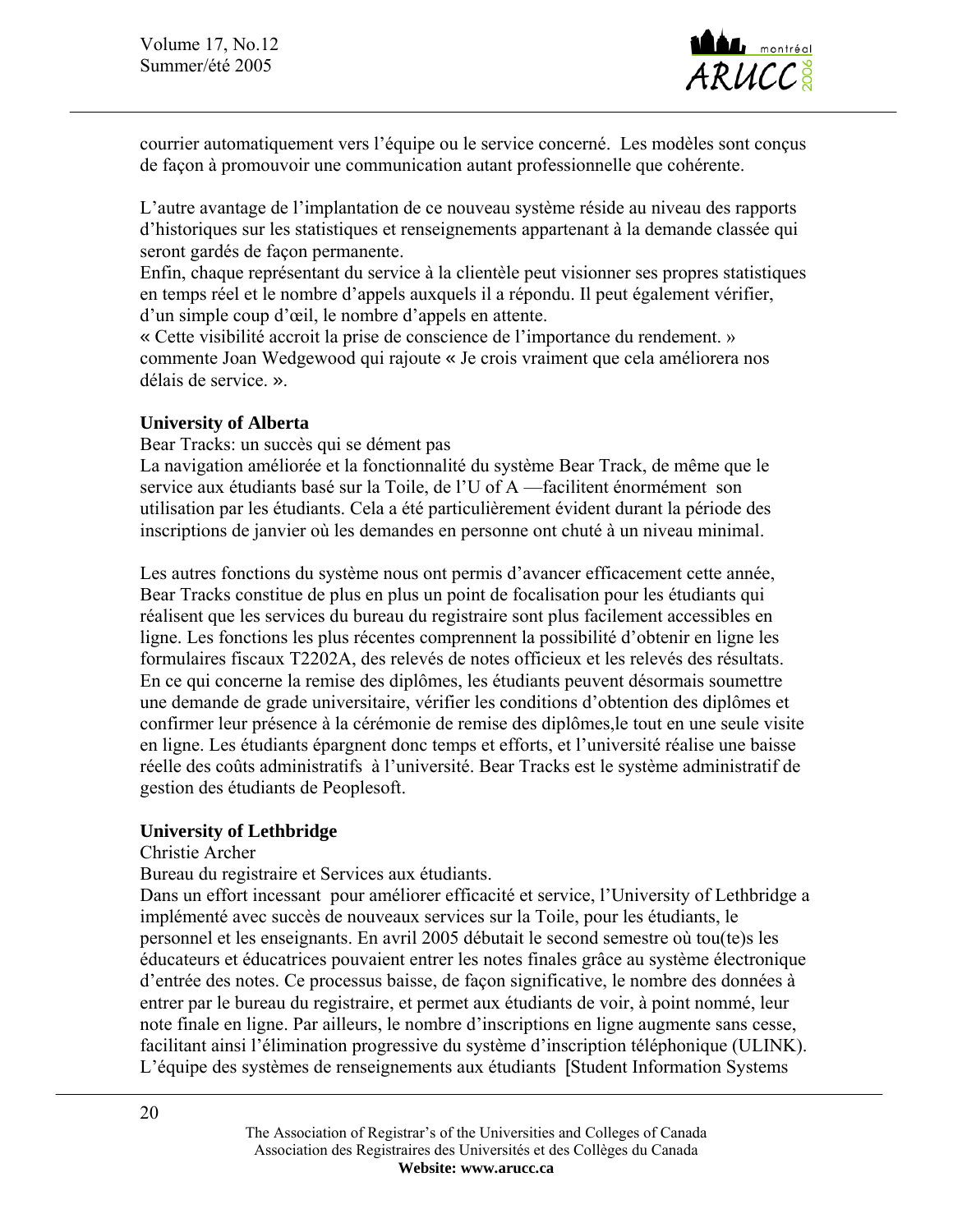

(SIS)] travaille actuellement à la version améliorée Banner 7.0, avec en vue sa mise en œuvre pour l'automne 2005.

L'University of Lethbridge est heureuse de faire part de progrès significatifs concernant l'échange de données électroniques EDISmart du projet de relevés de notes du postsecondaire. Elle prévoit être en ligne et échanger des relevés de notes électroniques avec son établissement-partenaire, le SAIT Polytechnic College, dans un délai de quelques semaines. Actuellement, l'University of Lethbridge et le SAIT

Polytechnic College procèdent à des tests d'envoi de relevés de notes et ont déjà réussi plusieurs échanges d'informations. L'University of Lethbridge a testé à la fois l'envoi et la réception des relevés de notes, et a téléchargé, avec succès ces relevés de notes vers la banque de données Banner. SAIT Polytechnic a réussi à envoyer des documents à l'University of Lethbridge, mais n'en a pas encore reçu. Nous sommes également heureux d'annoncer qu'Athabasca University a accepté de devenir notre second partenaire dans ce formidable projet et prévoit être en ligne vers la fin 2005.

La révision du General Liberal Education Requirement (GLER) est presque complétée. Nous avons également dirigé avec succès un programme de transition pour les étudiants autochtones (Native Transitions Program). Ce programme propose des cours dans plusieurs départements et est destiné à assurer une transition réussie à l'université, pour les étudiants des Premières Nations. Nous espérons recevoir des fonds supplémentaires du gouvernement pour nous aider à poursuivre cette initiative.

La journée du 12 mai 2005 a été marquée par la cérémonie officielle d'inauguration des travaux de construction du centre régional de santé et de mieux-être de l'université. Ce bâtiment multifonctionnel hébergera des programmes de sport, un emplacement pour la recherche, une clinique de médecine sportive, et comprendra de plus la salle d'escalade intérieure communale en plus d'un gymnase dernier cri et des installations d'athlétisme. La construction du centre devrait être achevée vers le milieu de l'année 2006.

### **University of Calgary**

L'U of C sera "en direct", en août 2005, avec le programme de gestion financière de Peoplesoft (Peoplesoft Financials), puis avec le programme de gestion des ressources humaines de Peoplesoft (Peoplesoft Human Resources).

#### **Grant MacEwan College**

Le 12 mai dernier, le gouvernement provincial annonçait un financement de 46,1 millions de dollars pour le nouveau Centre d'apprentissage en soins de santé du MacEwan College. Cette annonce porte le financement total, pour ce projet, à 57,9 millions de dollars. La construction du centre débutera à l'automne et le bâtiment devrait ouvrir ses portes en septembre 2007.

MacEwan anticipe également avec enthousiasme l'ouverture de sa première résidence cet été. Ce complexe de 900 lits est situé sur le campus du centre-ville.

Le nouveau Student Success Committee du MacEwan College a eu le privilège de discuter avec J. Paul Grayson de York University, début mai. Le Dr. Grayson a parlé de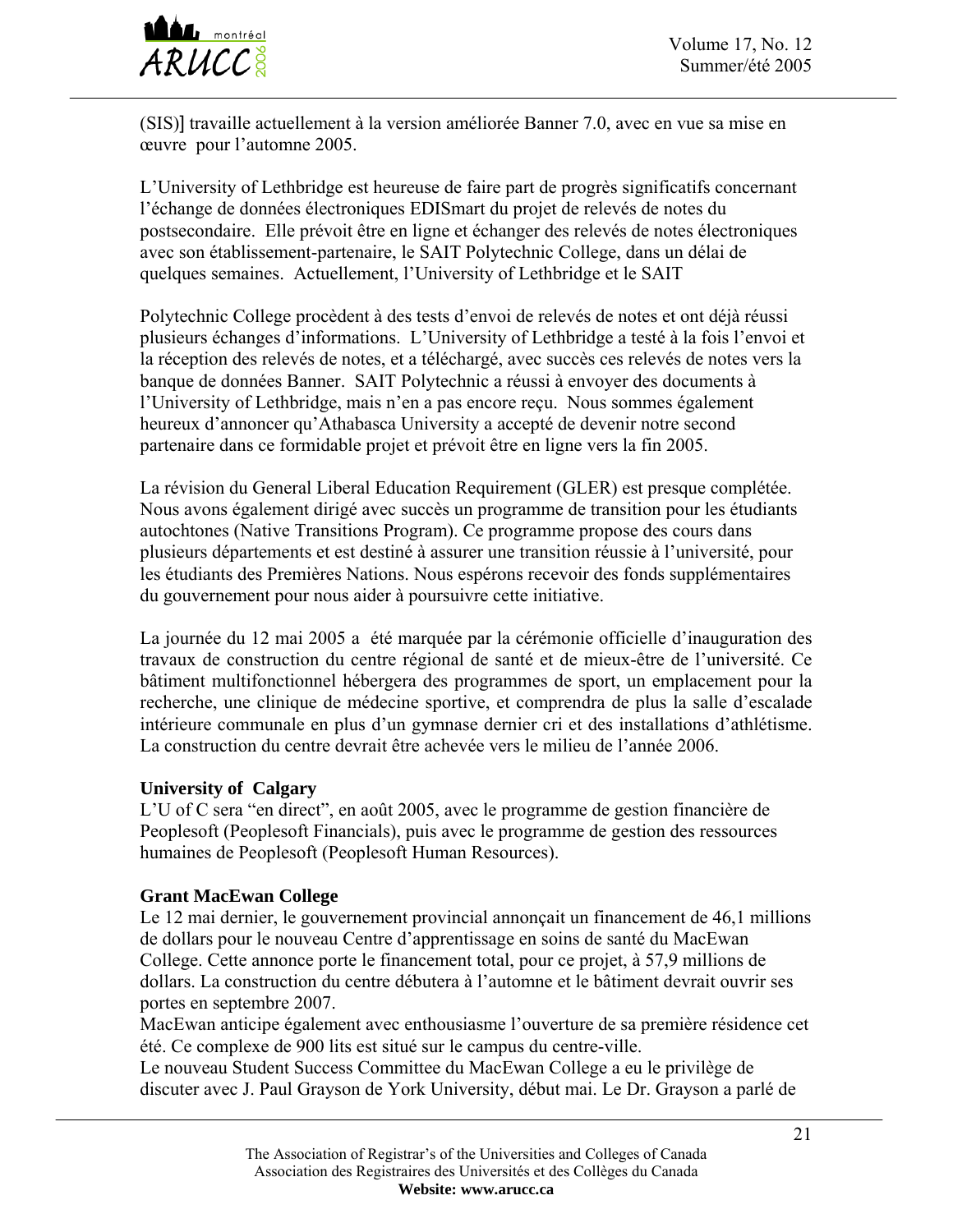

rétention et d'attrition en général, tout en abordant les initiatives réussies des étudiants du collège.

# **RAPPORT DE L'ONTARIO Alex Goody**

#### **Budget provincial 2005 de l'Ontario**

"Vers des résultats supérieurs" (Reaching Higher) est le plan détaillé du gouvernement ontarien pour l'éducation postsecondaire et la formation et tient compte, de façon positive, des recommandations du rapport Rae soumis en février dernier. Le plan demande un investissement cumulatif progressif de 6,2 milliards de dollars pour les collèges, universités et formations sur une période de 5 ans, y compris des investissements pour une amélioration de l'aide financière aux étudiants. L'augmentation annoncée pour le secteur postsecondaire au complet est de 683 millions de dollars pour 2005/2006. Le gouvernement consacrera un montant supplémentaire de 1,5 milliard de dollars par an à l'aide financière aux étudiantes et étudiants d'ici 2009- 2010. Durant cette même période de cinq ans, d'importants changements auront lieu dans la nature de l'aide aux étudiants et les montants qui lui sont alloués. Il est important de comprendre qu'approximativement un tiers des augmentations sera destiné à l'aide financière aux étudiants et sera distribué directement, par l'intermédiaire de subventions aux frais de scolarité, aux étudiants à faible revenu qui sont à charge. Le point central du plan est une meilleure accessibilité, à la fois en terme de participation accrue pour les groupes sous-représentés, et en terme d'augmentation globale du nombre d'étudiants dans les collèges et universités.

### **Nouvelles des collèges de l'Ontario**

### RGA et congrès du CRALO, Octobre 2004

La réunion générale annuelle (RGA) et le congrès du CRALO se sont tenus les 25 et 26 octobre dernier à l'hôtel Royal York à Toronto. 84 délégués ont participé au congrès et ont pris part à la RGA, pour une journée entière de discussion sur les activités et les priorités du CRALO pour l'année à venir. Des récompenses ont été attribuées aux membres méritants du CRALO et aux employés partant à la retraite.

Récompenses du CRALO pour les futurs et actuels retraités

Le CRALO a honoré sept de ses membres partant à la retraite, en reconnaissance de leur contribution significative de longue durée au CRALO et au système des collèges de l'Ontario. Un hommage a également été rendu à deux membres déjà retraités du CRALO.

Une plaque de reconnaissance a été remise à Cathy Schroeder du Confederation College et une à Barry Hemmerling du George Brown College.

Un certificat du CRALO a été remis à Sharon Kinasz du George Brown College.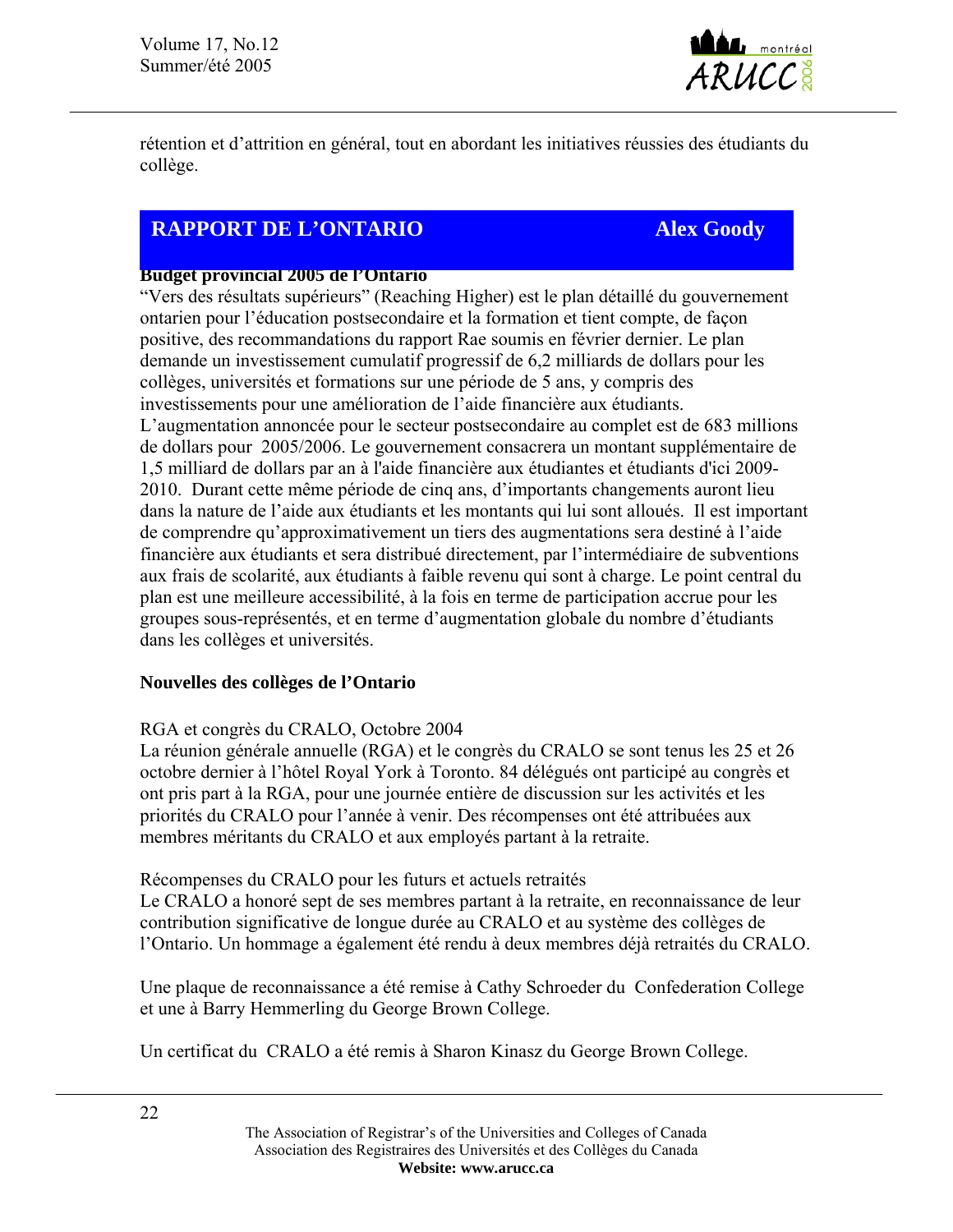

Le prix Gold Quill a été remis à Paul Bishop du Seneca College, Barry Hemmerling du George Brown College, Clay MacDougall du Humber College, et à Janeen Hoover du Conestoga College.

Enfin, Joyce Woodend du Humber College et Elizabeth Barr du St. Clair College ont reçu une plaque commémorative pour leur départ à la retraite.

Le CRALO a été très actif ces derniers mois sur un certain nombre de sujets qui ont été identifiés comme prioritaires pour l'année académique. Ceux-ci comprennent, sans y être limités, les sujets suivants :

Confirmation électronique des offres pour janvier 2006:

A la suite d'une étude de faisabilité, conduite par Deloitte en janvier 2005, concernant les confirmations en ligne, les collèges de l'Ontario, avec le concours du SACO (Service d'Admission des Collèges de l'Ontario), se sont mis d'accord pour recommander, au Comité des présidents, un modèle qui permettra aux étudiants acceptés de confirmer les offres en ligne.

La recommandation du CRALO a été approuvée et son implémentation est planifiée pour janvier 2006. Un comité directeur, présidé conjointement par le SACO et le CRALO ainsi qu'un groupe de travail composé des parties concernées a été mis en place et travaille d'arrache-pied pour respecter des délais serrés.

Dialogues des collèges

Quatre sessions régionales de dialogue se sont tenues, au début mai, de cette année, sous la direction d'un comité de planification du sous-comité de liaison et recrutement du CRALO. Les événements ont pris place à Kitchener, Oshawa, Barrie, et Sudbury et ont attiré près de 500 conseillers d'écoles secondaires qui ont commenté positivement l'événement.

RAG et congrès du CRALO en octobre 2005

La région de l'Est hébergera, en octobre 2005, à Kingston, en Ontario, la réunion générale annuelle et le congrès du CRALO.

Afin d'améliorer la communication entre le SACO et le CRALO, les membres de ces comités ont accepté de formaliser, sous la direction du comité exécutif du CRALO, un moyen de communication inauguré l'année dernière et connu désormais sous le nom de "Forums des registraires/SACO ". Les forums se tiendront trois fois par an pour permettre un contact direct entre les registraires des collèges et les administrateurs du SACO, afin qu'ils discutent de questions pertinentes, de sujets d'intérêt et de plans afin qu'ils puissent prendre des décisions opportunes sur des sujets et intérêts communs à leur deux organisations. Barry Hemmerling, Registraire à George Brown College, et Greg Huges, Directeur administrative du SACO coprésideront les forums en 2005. Le premier forum se tiendra le 18 février 2005, et le thème du premier ordre du jour portera sur la confirmation des offres en ligne.

EDI dans les collèges – Phases 2 et subséquentes

Trois collèges (Conestoga, Humber et Northern) ont été impliqués dans la première phase, et PETE-MOSS, une alternative basée sur le Web, a été présentée comme une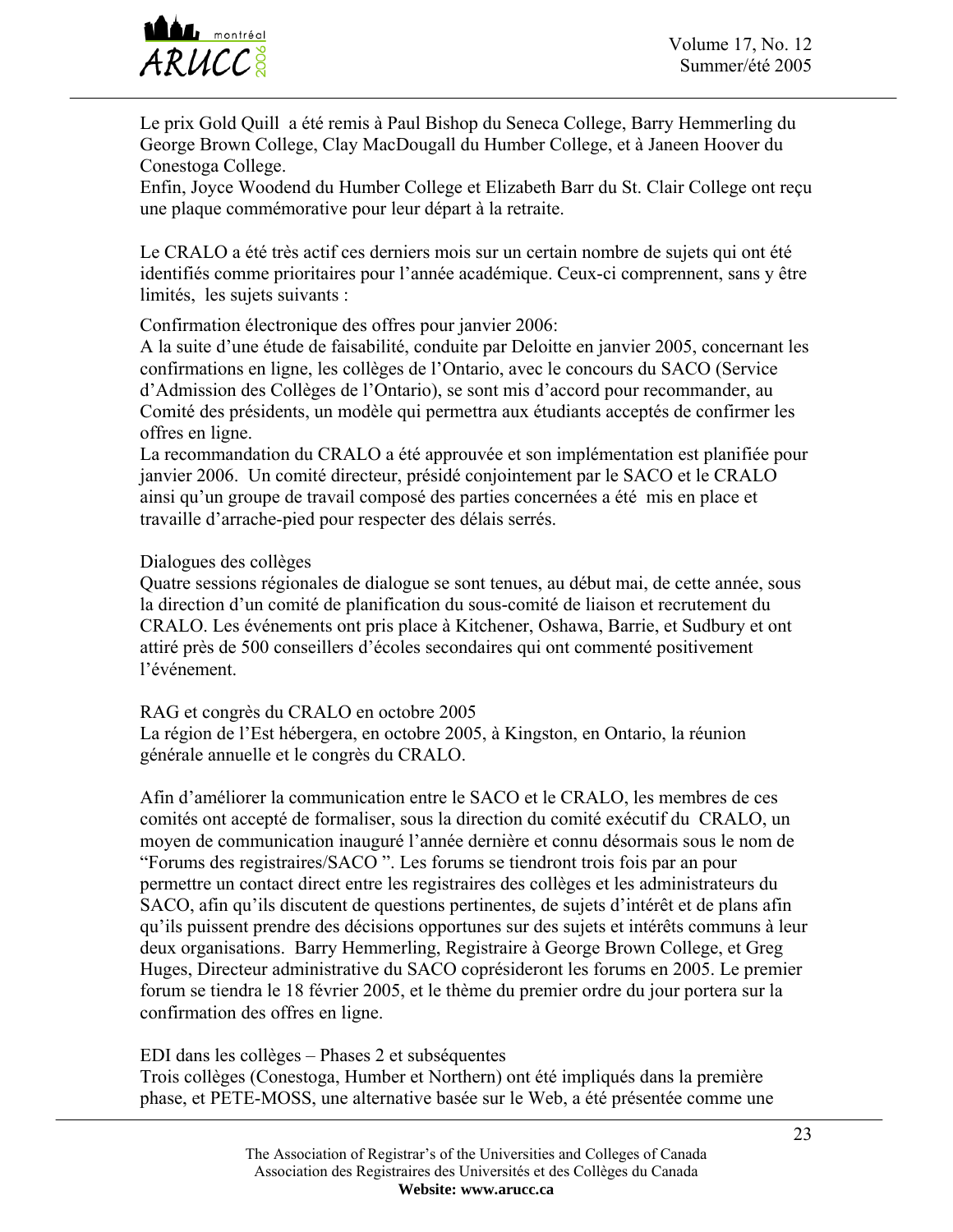Volume 17, No.12 Summer/été 2005



mesure provisoire pour les collèges non pilotes. Après révision de la Phase 1, le RISCC a créé un manuel d'instruction pour aider les collèges dans la Phase 2 (et dans les phases subséquentes). Ce manuel détaille les questions d'implantation et d'exploitation, les règles administratives et les processus. Northern College est maintenant conforme à EDI et George Brown et Niagara sont prêts à l'implanter. Le CRALO soutient la pleine conformité à EDI pour tous les collèges pour l'hiver 2006 (à ce moment-là PETE-MOSS pourrait être supprimé progressivement).

Service d'Admission des Collèges de l'Ontario (SACO)

Les renseignements suivants ont été pris sur le site Web du SACO. Chaque année, le SACO traite en moyenne 150 000 demandes d'admission et plus de 100 000 réponses aux offres d'admissions faites par les collèges. Au cours du cycle d′admission de 2004, le SACO a traité 638 100 choix de programmes et plus de 3 millions de notes d'écoles secondaires. Durant ce même cycle, les candidates et candidats ont exigé plus de 50 000 modifications à leurs choix initiaux de collèges et de programmes.

#### **Nouvelles des universités de l'Ontario**

Centre de demande d'admission aux universités de l'Ontario

Le Centre de demande d'admission aux universités de l'Ontario a publié un rapport préliminaire qui est destiné à aider les universités dans la planification des inscriptions basée sur le nombre de demandes d'inscription provenant des étudiants des écoles secondaires. Ce rapport comprend des données portant sur le nombre d'étudiants qui font des demandes aux universités de l'Ontario, le nombre de demandes générées par ces étudiants ainsi que le premier, second et troisième choix d'écoles qu'ils ont fait, etc.

Le nombre d'étudiants du secondaire qui ont fait des demandes d'admission dans les universités de l'Ontario a augmenté de 2,5 % dans tout le système, mais le nombre moyen de choix pour chaque étudiant a baissé d'environ cinq à quatre. Nous avons donc constaté un résultat à la baisse de 6,6 % sur le nombre de demandes d'admission dans tout le système. Il y a eu 74,583 demandeurs au premier semestre pour l'automne 2005. Ce chiffre représente une légère augmentation par rapport à l'automne 2004. Pour la première fois, les étudiants peuvent maintenant répondre en ligne à leur offre d'admission grâce au Centre de demande d'admission aux universités de l'Ontario et ils le font de manière tout à fait réussie.

#### Congrès de l'OURA

La conférence de l'OURA a eu lieu du 13 au 16 février 2005 au centre de villégiature Deerhurst et au centre des congrès de Huntsville. Il y a eu 3 conférenciers à la conférence plénière, 20 ateliers éducatifs, un salon professionnel de 2 jours présentant de nombreux fournisseurs, l'assemblée générale annuelle de l'OURA et un dîner en l'honneur de plusieurs lauréats où une distinction de membre honoraire fut remise à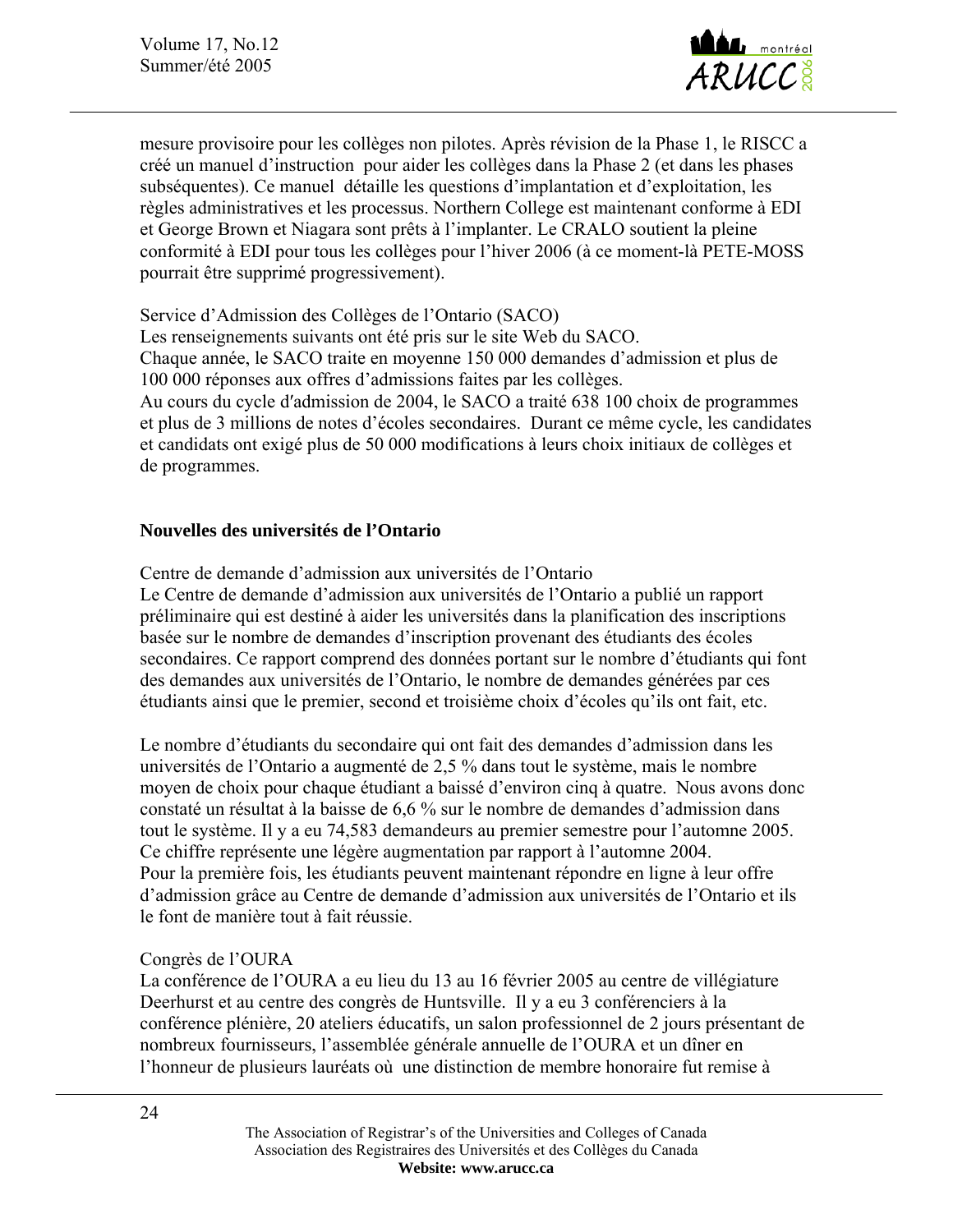

Karen LeDrew (Waterloo) et Charles Cunningham (Guelph). Des prix pour service insigne ont également été décernés à Charmaine Hack (Ryerson), Iain Smith (Western) et Denis Lawrence (Nipissing).

# **QUÉBEC Sylvia Franke**

Les établissements postsecondaires du Québec ont dû faire face, au printemps, à une longue grève des étudiants qui protestaient contre les changements au programme de bourse planifiés par le gouvernement. L'impact variait selon les établissements mais dans de nombreux établissements secondaires et postsecondaires, la grève a duré plusieurs semaines, et dans de nombreux cas, les cours n'ont pu être maintenus. Les collèges et universités affectés ont prolongé la session afin de permettre aux étudiants de terminer leurs cours. De nombreuses universités ont l'intention d'autoriser, dans la mesure du possible, d'autoriser, et ce cas par cas, les étudiants des CEGEP affectés par la grève, et qui ont été acceptés de façon conditionnelle, à s'inscrire, étant entendu qu'ils compléteront jusqu'à deux cours manquants d'ici le mois de septembre suivant.

La directrice de McGill, Heather Munroe-Blum, a constitué un groupe de travail sur la Vie étudiante et l'apprentissage qui cherchera, de façon générale, l'avis de la communauté universitaire sur les manières les plus efficaces d'accorder les ressources nécessaires et de structurer le soutien administratif de l'université et les services, qui pour ceux-cis, continuent d'être propices à la vie et à l'apprentissage des étudiants. Les recommandations du groupe de travail qui paraîtront l'année prochaine, pourraient avoir, en bout de ligne, un impact sur la façon de fournir les services au bureau du registraire.

# **PROVINCES DE L'ATLANTIQUE Rosemary Jotcham**

## **Memorial University of Newfoundland**

La Memorial University a reçu un A+, en 2004, sur le bulletin scolaire des universités du Globe and Mail, pour la facilité de son processus d'inscription aux cours et les services offerts à la bibliothèque.

Les frais de scolarité pour les étudiants de premier cycle demeureront gelés à 2 550 \$ par année.

Le 17 mars 2005 marquait la grande ouverture du Petro-Canada Hall à l'École de musique. Grâce à une salle de spectacle d'environ 56 m<sup>2</sup> (600 pi. ca.) et une capacité d'audience de 124 personnes, le nouveau Petro-Canada Hall permettra à l'École de musique à la fois d'accroître le nombre des spectacles et des congrès, en plus de satisfaire les besoins de la communauté,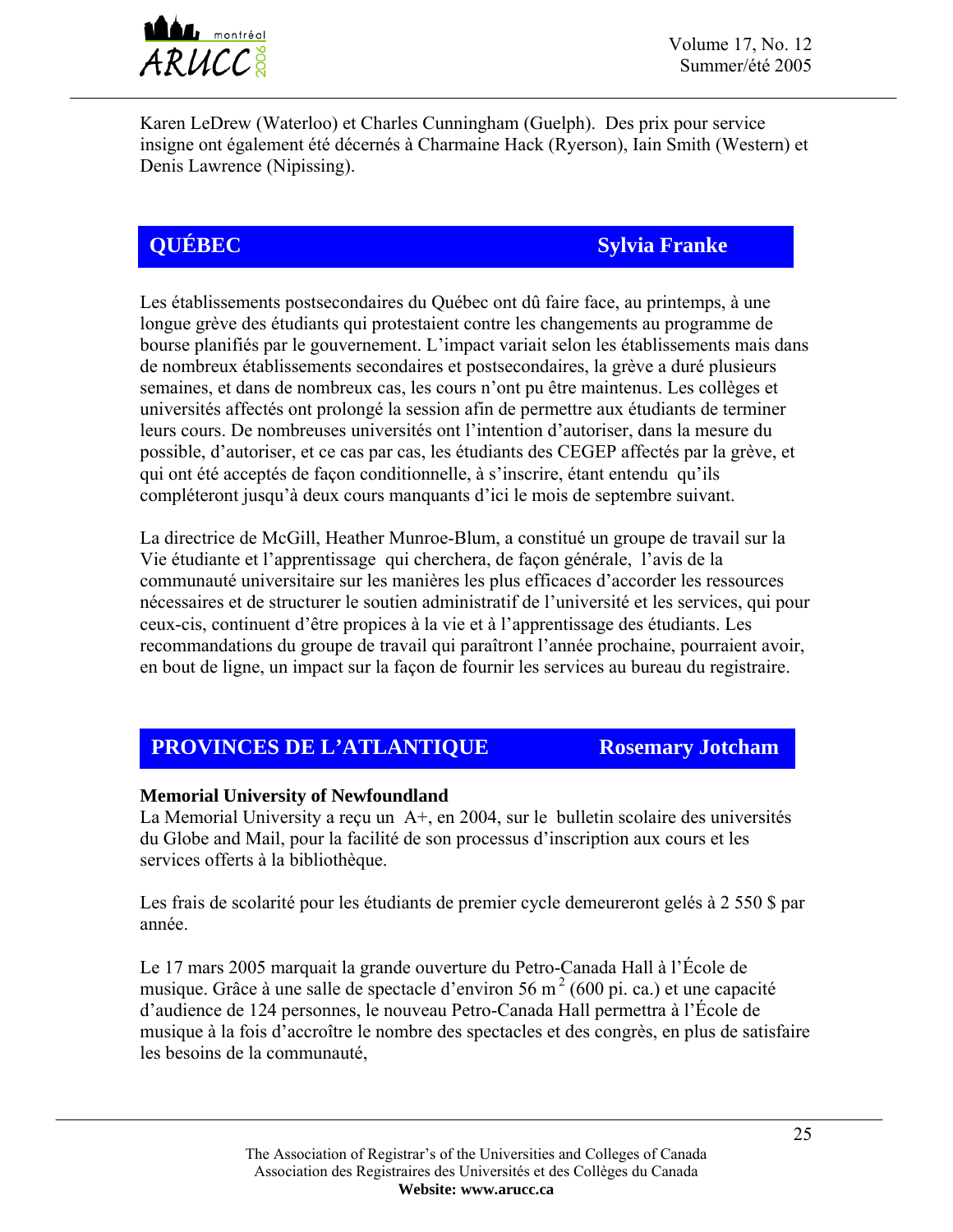

Memorial a ouvert une nouvelle installation de soutien à la recherche au rez-de-chaussée de la bibliothèque Queen Elizabeth II. Ce qui en fait une bibliothèque de recherche complète – et une des plus grandes au Canada - encore plus utile et pratique pour les étudiants et les chercheurs. La bibliothèque ne se contentera pas d'être un endroit où trouver banque de données, revues, périodiques, livres et autres renseignements, mais sera désormais également équipée d'une zone de travail comportant un réseau d'ordinateurs de technologie de pointe – surnommé ''The Commons'' qui aidera les étudiants et autres utilisateurs à travailler et à peaufiner leurs projets en utilisant traitement de texte, logiciels de présentation et tableur. La salle d'étude fournira, entreautre aux étudiants un soutien scolaire pour la rédaction et les présentations multimédias ainsi qu'un accès à internet.

Memorial a ouvert un laboratoire de visualisation à la fine pointe de la technologie. Le nouveau laboratoire de visualisation graphique (the Landmark Graphics Visualization Laboratory), le premier du genre dans une université canadienne, est une installation immersive de visualisation quadridimensionnelle : une salle de cinéma scientifique où jusqu'à 20 chercheurs peuvent collaborer et visionner des données de type 4D (trois dimensions spatiales plus une dimension temporelle). Cette nouvelle technologie révolutionnera la façon d'étudier et de développer les gisements pétroliers et gaziers des zones extracôtières. Elle permettra aux chercheurs de Memorial d'analyser des images contenant de grands volumes de données et de conduire des simulations détaillées.

L'Inco Innovation Centre de Memorial, une installation de recherche et d'éducation à la fine pointe de la recherche, ouvrira bientôt. Environ 50 % des 8 400 m<sup>2</sup> de cet espace hébergeront un large éventail d'installations de recherche et d'éducation, y compris le Early Incubation Space, un espace dynamique destiné à la collaboration entre entrepreneurs et inventeurs et ayant pour but la recherche d'idées innovatrices pour l'industrie, l'École des études supérieures, le service de la recherche, et le service de la chaire de recherche du Canada en études autochtones. Afin de répondre aux besoins généraux de l'université et de la communauté, il y aura également une salle de conférence de 300 places, ainsi qu'un espace pour les initiatives en recherche communautaire telles que SafetyNet et une alliance de chercheurs du domaine de la santé qui se concentreront sur des questions de sécurité. Les 50 % restant du bâtiment seront dédiés à la recherche en exploitation minière et au traitement du gisement Bay de Voisey.

Au cours de la dernière année, les résidences de Memorial University se sont rangées parmi les meilleures d'un sondage international portant sur 233 établissements. Elles se sont positionnées dans les 10 premières pour six des 15 critères analysés. Les critères pour lesquels Memorial University a obtenu les meilleurs scores sont : satisfaction générale des résident(e)s, compétences en leadership et compréhension personnelle, occasion de participer aux activités du pavillon, camarade de résidence et camarade de chambre(s). Les résidences de Memorial University ont obtenu leur plus haut score jamais reçu pour ce que le sondage appelle le premier indicateur de la satisfaction générale en résidence, et l'interaction avec les autres membres du pavillon. Memorial a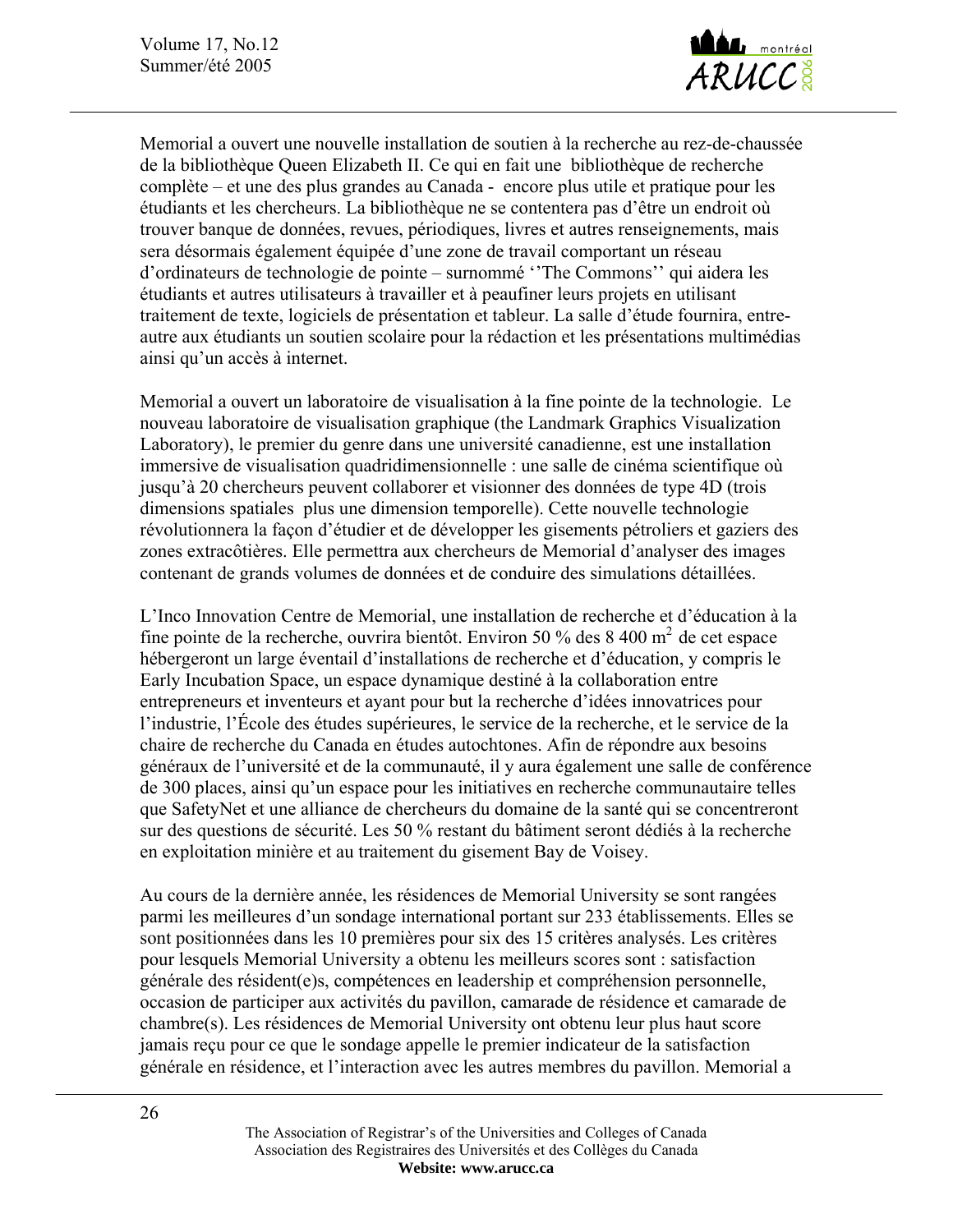

aussi mis en place RESnet, un service internet sans fil, qui permet aux étudiants d'accéder à internet dans le confort de leurs chambres. Ce service est devenu opérationnel à l'automne 2004 pour tous les étudiants résidents du campus de Saint-Jean. L'accès sans fil a également été installé sur le campus de Memorial à Corner Brook (Sir Wilfred Grenfell College) et au Marine Institute.

Le recteur de Memorial University, le Dr. Axel Meisen, s'est classé à la première place de la liste des 50 premiers dirigeants de la région du magazine Atlantic Business. Il est l'un des quatre dirigeants universitaires des provinces de l'Atlantique à qui cette distinction fut accordée. Au cours d'une cérémonie qui s'est tenue à Halifax le 11 mai 2005, un hommage a également été rendu à Wade MacLauchlan, recteur de l'University of Prince Edward Island, au Dr. Colin Dodds, recteur de Saint Mary's University; et au Dr. Sheila Brown, rectrice of Mount Saint Vincent University.

L'annonce publicitaire télévisée de 30 secondes de Memorial University (intitulée "Come East. Go Further") a été couronnée de deux prix : en janvier, le Bronze Communications Award du Council for Advancement and Support of Education (CASE), District 1; et en avril le Bronze Circle of Excellence Award (CASE), International.

Le guide informatif du Memorial, pour les étudiants potentiels, intitulé le '' 2004-2005 Undergraduate Viewbook de Memorial (Go Further)'' s'est pour sa part mérité en juin, la récompense de bronze, catégorie Best Recruitment Viewbook, du Conseil Canadien pour l'Avancement de l'Éducation (CCAE). À ce même moment, la coordonnatrice des communications au bureau du recrutement des étudiants de Memorial, Kristine Hamlyn recevait le Prix de l'Étoile Montante du CCAE.

#### **St Francis Xavier**

Les personnes faisant une demande d'admission devront désormais soumettre deux lettres de référence et un curriculum vitae.

La nouvelle résidence de St francis Xavier tant attendue est une addition bienvenue qui procurera un séjour universitaire hors-pair aux futurs étudiants. Les 18,6 millions de dollars du projet permettront d'hébergement tout près de 225 étudiants de  $2<sup>e</sup>$  année et plus. La construction débutera au printemps et devrait se poursuivre durant l'année scolaire 2005/2006.

#### **Nova Scotia Community College**

Le 28 mars 2003, le NSCC lançait un plan d'aménagement complet rendu possible par un investissement qui fait date, de la province de Nouvelle-Écosse. Cet investissement est la cause des changements remarquables que connaissent nos campus. Les nouveaux espaces d'apprentissage sont déjà pleins d'activités, occupés par les étudiants du NSCC qui profitent pleinement de l'amélioration des installations. Et nous n'avons pas fini de nous enthousiasmer car se profilent à l'horizon l'arrivée de projets de construction majeurs dont,

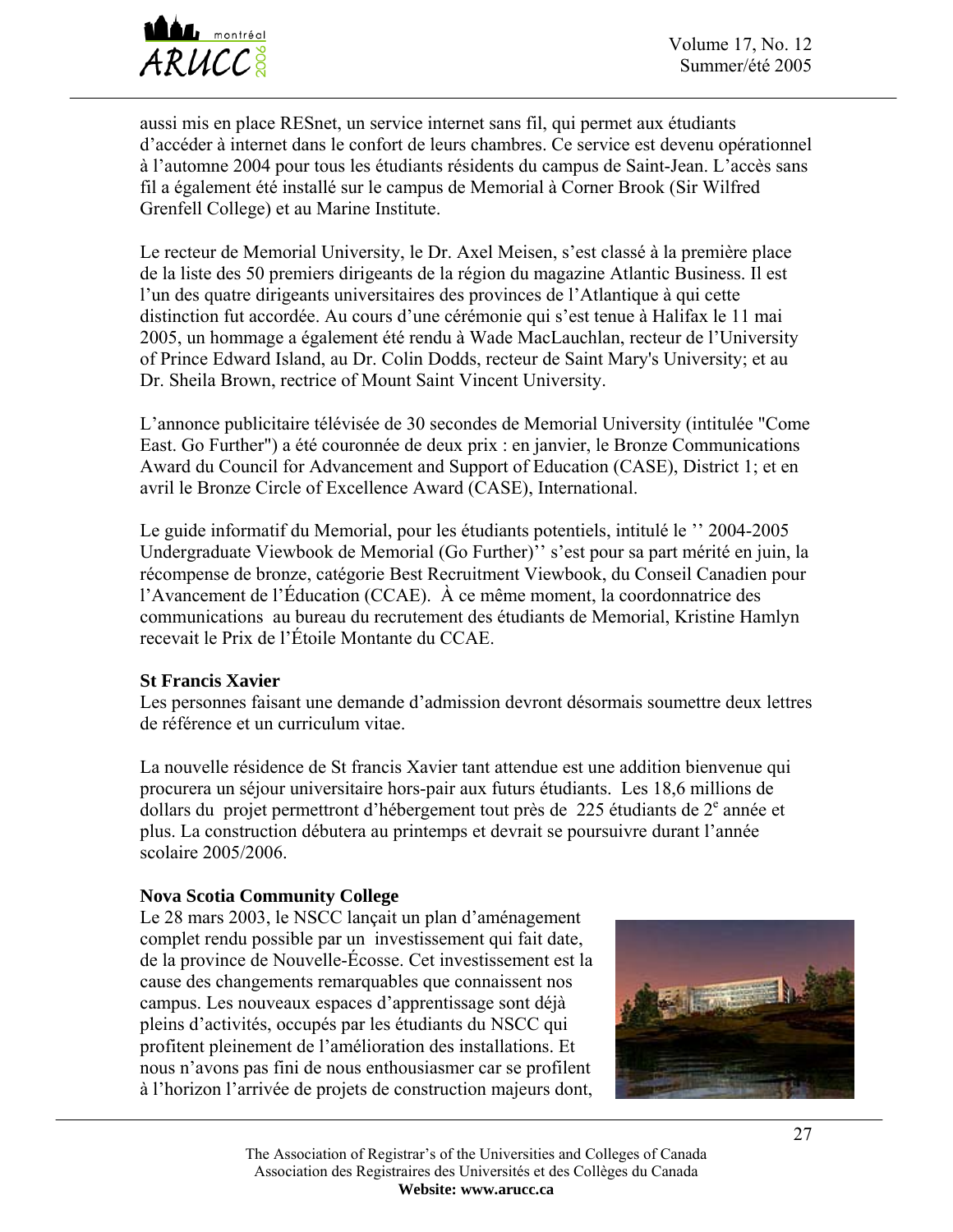Volume 17, No.12 Summer/été 2005



naturellement, le nouveau bâtiment vedette qui sera le joyau du campus universitaire, une fois ouvert en 2007, déjà en construction sur le secteur riverain de Darmouth. Pour des renseignements supplémentaires, venez nous visiter à : [http://www.nscc.ca/Development\\_Project/.](http://www.nscc.ca/Development_Project/)

#### *Le nouveau programme général d'Arts et Sciences*

Le nouveau programme général d'Arts et Sciences (GEAS) est un nouveau programme postsecondaire du NSCC. C'est un parfait mélange de cours et d'environnement d'apprentissage pratique destiné à aider les étudiants à se tenir prêts pour l'étape suivante de leurs études. Il existe deux différentes sortes de programme : the Pathways Stream et le Science Stream.

Le programme prépare les étudiants à de nouvelles et très efficaces stratégies d'apprentissage. Il accroîtra leur chance de succès quelque soit la voie choisie. Les frais de scolarité de septembre 2005 s'élèvent à 1 040 \$. Veuillez consulter le site [www.geas.nscc.ca](http://www.geas.nscc.ca/) pour plus de renseignements.

*Entente sur les crédits entre le NSCC et certaines grandes universités canadiennes*  L'éducation, c'est comme la musique, vous devriez être capable d'en profiter où que vous soyez. Au NSCC, nous mettons cette possibilité à la portée des étudiants ! De nos jours, la réalité veut que les étudiants universitaires prennent des cours au collège, et que les étudiants des collèges s'en aillent prendre des cours à l'université, et personne ne veut perdre un temps précieux et de l'argent à étudier deux fois la même chose. C'est la raison pour laquelle le NSCC accepte les crédits de nombreux autres collèges et universités et que de nombreuses universités dont Cape Breton, Mount Saint Vincent, Dalhousie, Acadia, University of New Brunswick, Memorial, Ryerson, University of Calgary, entre autres, acceptent les crédits du NSCC.

Veuillez contacter Nicole Druken, Coordonnatrice du recrutement à [nicole.druken@nscc.ca](mailto:nicole.druken@nscc.ca) pour la dernière édition du guide d'aiguillage (Articulation Guide) du NSCC.

#### **UNB Saint John**

Nouvel emplacement et nouveaux plans: À la grande joie de l'UNBSJ, la Banque de Nouvelle-Écosse, a fait don à l'université du bâtiment historique de la banque, situé dans le centre ville de Saint-Jean. Le bâtiment hébergera les programmes communautaires, des

conférences spéciales et offrira au campus un espace supplémentaire bienvenu.

L'UNBSJ a aussi annoncé la construction d'un nouveau bâtiment « The University Commons ». Ce bâtiment donnera sur la rivière Saint-Jean et sera un lieu de vie et un centre d'activités pour les étudiants. En même temps que l'annonce du financement de ce bâtiment, l'université a révélé le nouveau plan du campus sur lequel une extension majeure sera construite dans les vingt prochaines années. Vous pouvez consulter le plan à : www.unbsj.ca/campusplan/.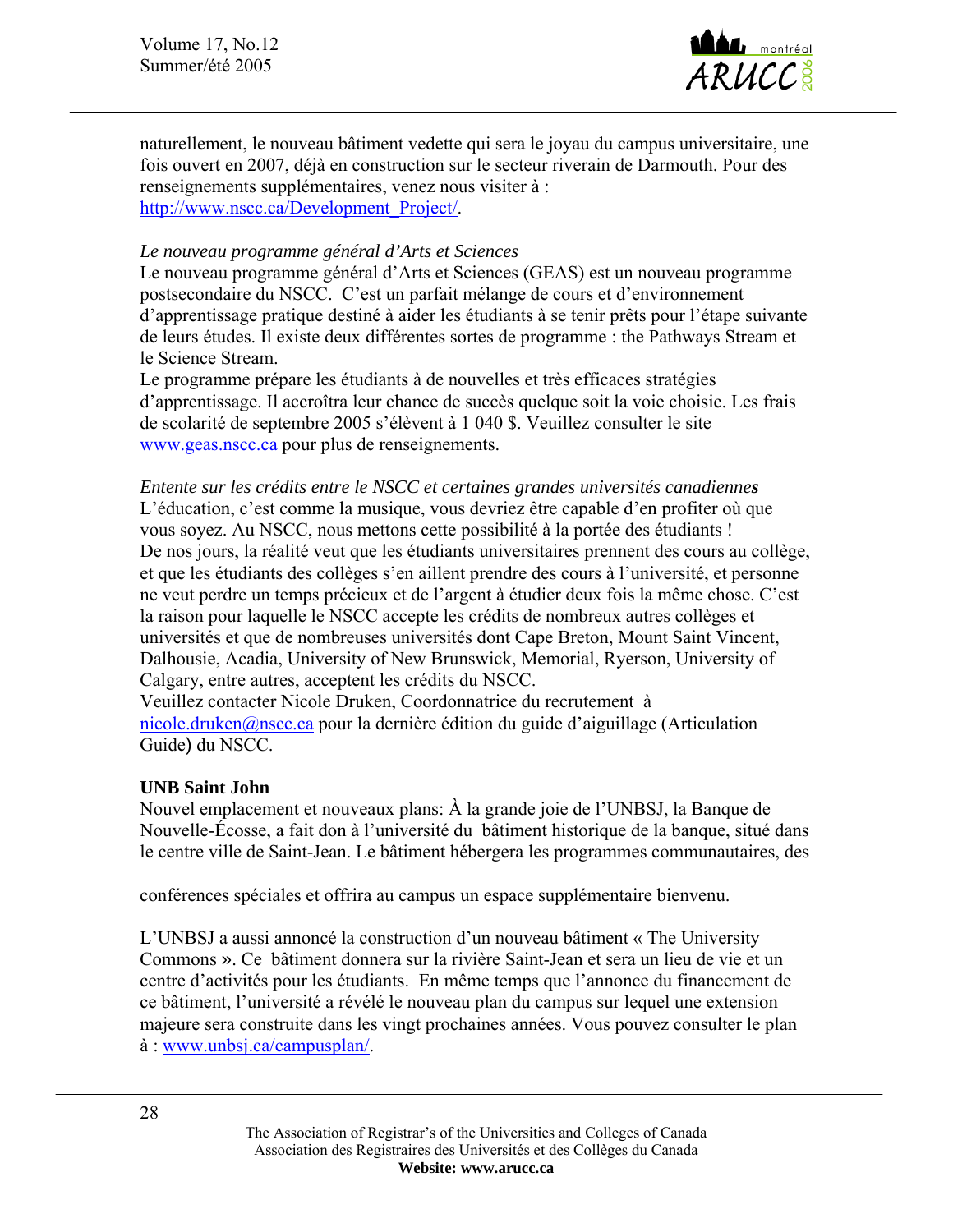

*Forging our Future* est le nom de la plus importante campagne de levée de fonds jamais entreprise par l'University of New Brunswick. L'université a réussi à recueillir 40 millions de dollars sur les 60 millions visés.

En résumé, de futurs plans d'importance pour l'UNBSJ !

### **UPEI**

Septembre 2005 marque le début d'une nouvelle vie pour les résidences de l'UPEI avec l'ouverture d'une nouvelle résidence pour étudiants. Ce nouveau bâtiment de 5 étages comprend des suites d'une, de deux et de trois chambres. Chaque suite est équipée d'une salle de bain et d'un emplacement cuisine. Les étudiants auront accès à des salons avec télévision, à des salles de buanderie et la possibilité de se rendre à la salle à manger Wanda Wyatt sans sortir du bâtiment ! Les planchers du bâtiment sont conçus pour réduire le bruit. Comme toutes les autres installations de l'université, ce bâtiment est nonfumeur.

# **ARUCC MEMBERS ON THE MOVE**

#### **Atlantic Region**

The 2005/2006 academic year at St. Francis Xavier University will welcome new faces to a variety of administrative positions. In the Admissions Office, new advisors Shirlyn Aker and Mark Kolanko join Tara Howie and Stacy White. Trevor Sheppard will be the coordinator of tours. Mairead Barry continues as Acting Admissions Officer.

UPEI has appointed Mr. Alan Buchanan as the new Registrar.

Elizabeth Chard, Registrar at St. Mary's University, has announced her retirement. Elizabeth has the distinction of being the longest serving Registrar at a Canadian university.

Mr Tom Buckley has been appointed as the new Registrar for UNBSJ. Also new on campus is Mr Gerry Doiron, Manager of the International Recruitment Center, Dr Lee Jolliffe, Director of the International Office, and Mr Matt Milovick, Director of Saint John College.

#### **Quebec**

Bishop's University is pleased to announce the appointment of Mr. Yves Jodoin, current ARUCC President, as the new Registrar and Secretary-General.

### **Ontario**

Karen LeDrew has retired from the University of Waterloo and entered into the consulting world.

Gene Logel has retired from Ryerson University.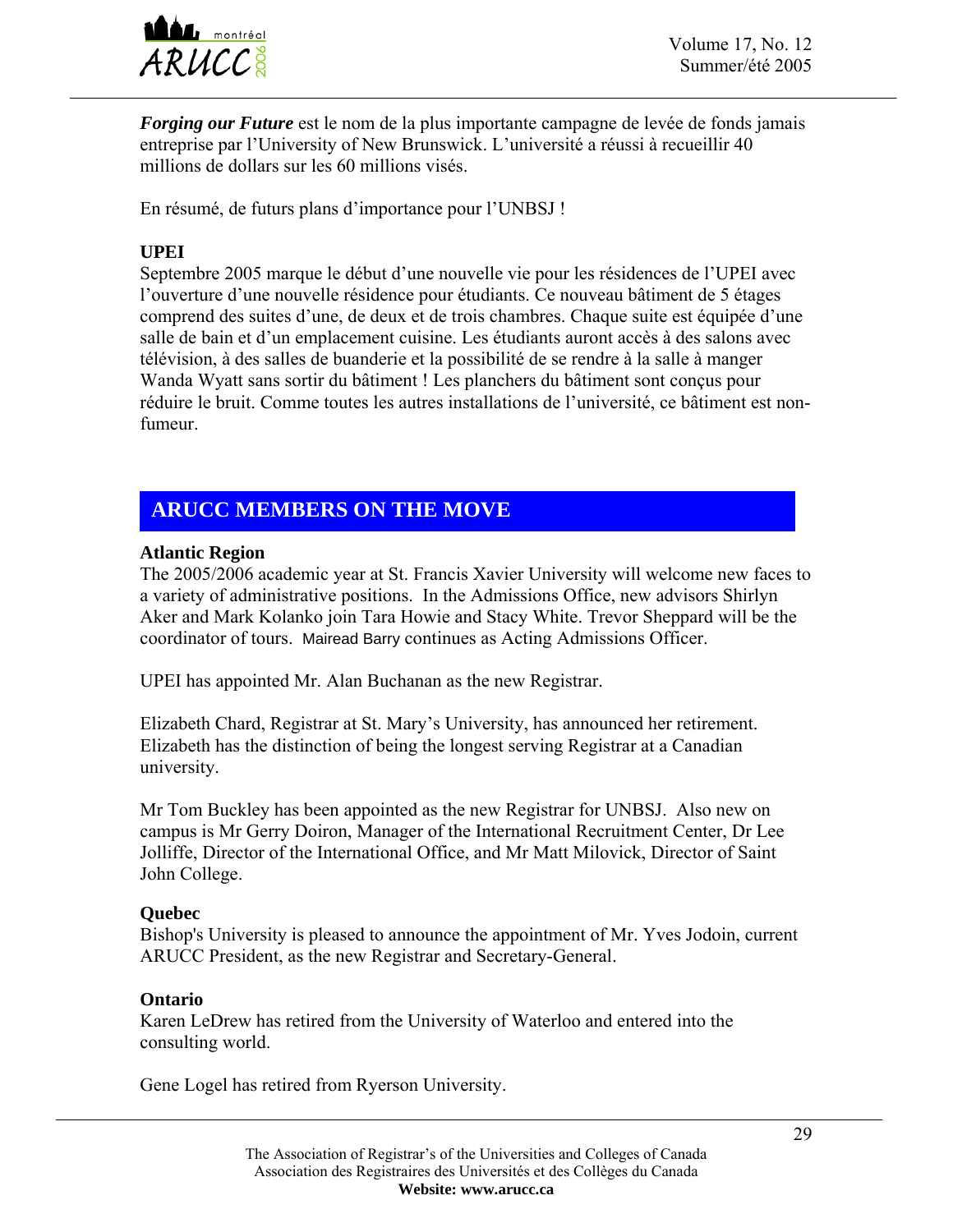

Gregory Marcotte, formerly Executive Director of the Ontario University Application Centre, is now Director of Registrarial Services at the University of Windsor.

#### **Western Region**

Athabasca University has appointed, Dr. Frits Pannekoek as the new President. Dr. Pannekoek, who comes from the University of Calgary, was installed at the June convocation ceremonies. Dr. Judith Hughes, the former VPA has just begun a research leave to complete the E-learning Accelerator project, a two-year plan that will see Athabasca University reformat 150 of its highest enrolment undergraduate courses for online delivery

Red River College has named Jeff Zadbudsky as the new President and began his term in Fall 2004.

The Univesity of Calagary was pleased to welcome ARUCC's past president Kathleen Massey as Assistant VP Enrollment on April 25. Mike Sekulic is filling in for Mr. Fred Rosmanitz as Associate Registrar for the next 2 or more years, as Mr. Rosmanitz works on evaluating and, when approved, implementing Peoplesoft Student Administration. Ms Jean T. Gomes, has joined us as the new Coordinator, Enrollment Reporting.

At the University of Alberta, Carol Byrne has been become Vice Provost and University Registrar.

Lea Pennock at the University of Saskatchewan and former ARUCC President has moved from the Registrar's Office to take over responsibilities as the University Secretary.

# **VERS L'AVANT !**

### **Région des provinces de l'Atlantique**

St. Francis Xavier verra l'arrivée, pour l'année académique 2005-2006, de nouveaux visages à divers postes administratifs. Au bureau des admissions, les nouveaux conseillers Shirlyn Aker et Mark Kolanko rejoindront Tara Howie et Stacy White. Trevor Sheppard sera le coordonnateur des visites guidées. Mairead Barry continuera d'être agente des admissions intérimaire.

M. Alan Buchanan a été nommé nouveau registraire de l'UPEI.

Elizabeth Chard, Registraire à St. Mary's University, a annoncé qu'elle partait à la retraite. Elizabeth est la registraire universitaire qui a le plus d'années de service au Canada.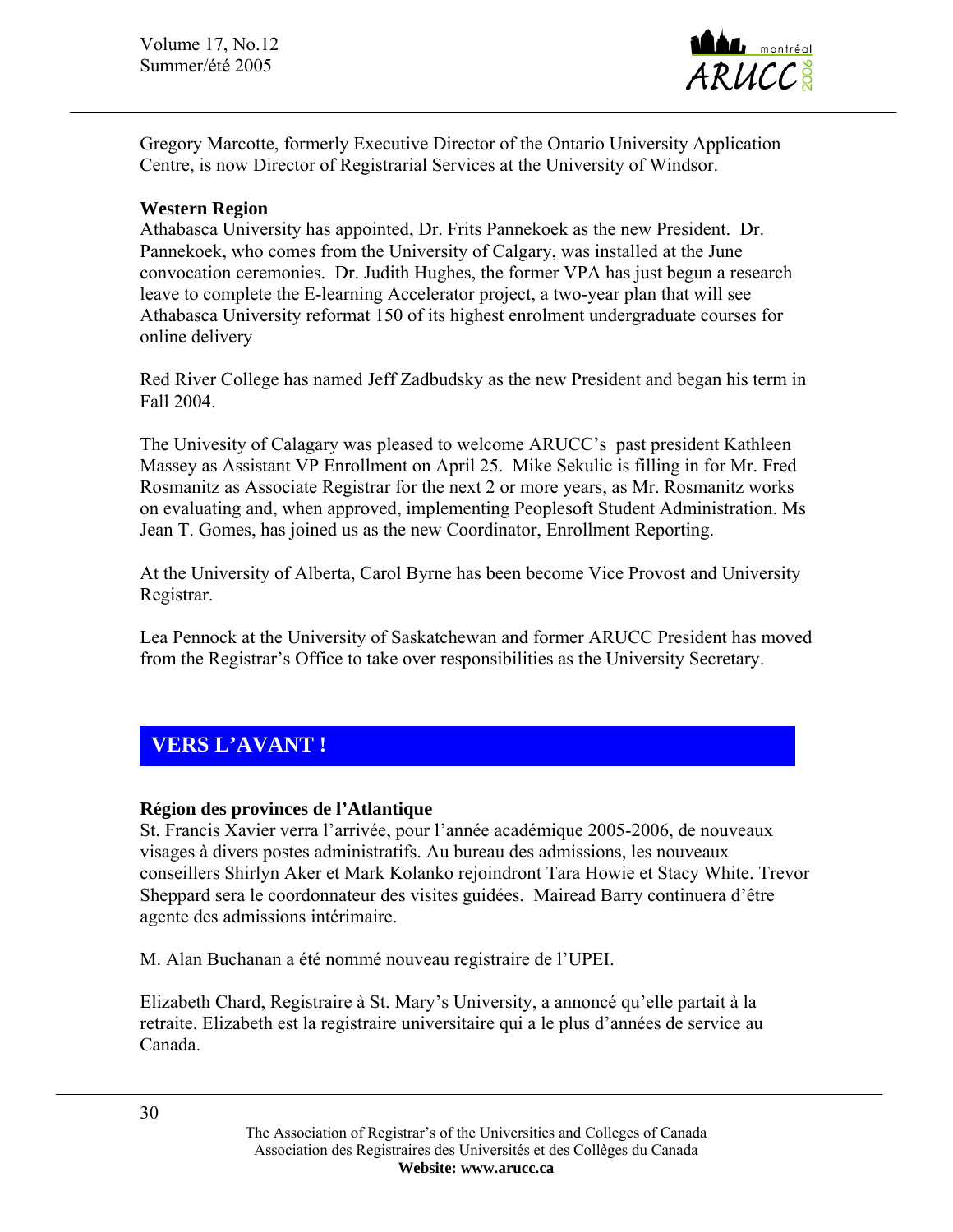

M. Tom Buckley a été nommé nouveau registraire de l'UNBSJ. Le campus accueille également M. Gerry Doiron, Directeur du centre de recrutement international, le Dr. Lee Jolliffe, Directeur du bureau affaires internationales, et M. Matt Milovick, Directeur du Saint John College.

### **Québec**

L'université Bishop est heureuse d'annoncer la nomination de M. Yves Jodoin, actuel Président de l'ARUCC, aux postes de registraire et secrétaire général.

### **Ontario**

Karen LeDrew a pris sa retraite de l'University of Waterloo et travaillera désormais dans le domaine de la consultation.

Gene Logel, lui, a pris sa retraite de Ryerson University.

Gregory Marcotte, anciennement Directeur administratif du Centre des applications de l'Ontario University, est désormais Directeur des services du registraire de l'University of Windsor.

### **Région des provinces de l'Ouest**

Athabasca University a nommé le Dr. Frits Pannekoek comme nouveau recteur. Le Dr. Pannekoek, qui était auparavant à l'University of Calgary, a pris son poste durant les cérémonies de remise de diplômes de juin. D'autre part, la Dr. Judith Hughes, anciennement VPA vient de prendre un congé pour terminer des recherches sur le « Elearning Accelerator project », un plan de deux ans qui verra l'Athabasca University reformater 150 des cours de premier cycle les plus populaires afin que les étudiants puissent s'y inscrire en ligne.

Le Red River College a nommé au poste de recteur, M. Jeff Zadbudsky. M. Zadbudsky prendra son poste à l'automne 2004.

L'University of Calgary a eu le plaisir de souhaiter la bienvenue, le 25 avril, à l'ancienne présidente de l'ARUCC, Kathleen Massey, au poste d'assistante VP aux inscriptions. Mike Sekulic remplacera M. Fred Rosmanitz au poste de registraire adjoint pour les 2 (ou plus) années suivantes. M. Rosmanitz travaille à l'évaluation et, une fois sa candidature approuvée, travaillera à l'implémentation du logiciel administratif de gestion des étudiants de Peoplesoft. Mme Jean T. Gomes, elle, a été nommée nouvelle coordonnatrice, gestion des clientèles étudiantes.

Carol Byrne a été nommé vice-recteur et registraire de l'University of Alberta.

Lea Pennock de l'University of Saskatchewan et ancienne présidente de l'ARUCC a quitté son poste au bureau du registraire pour prendre celui de secrétaire d'université.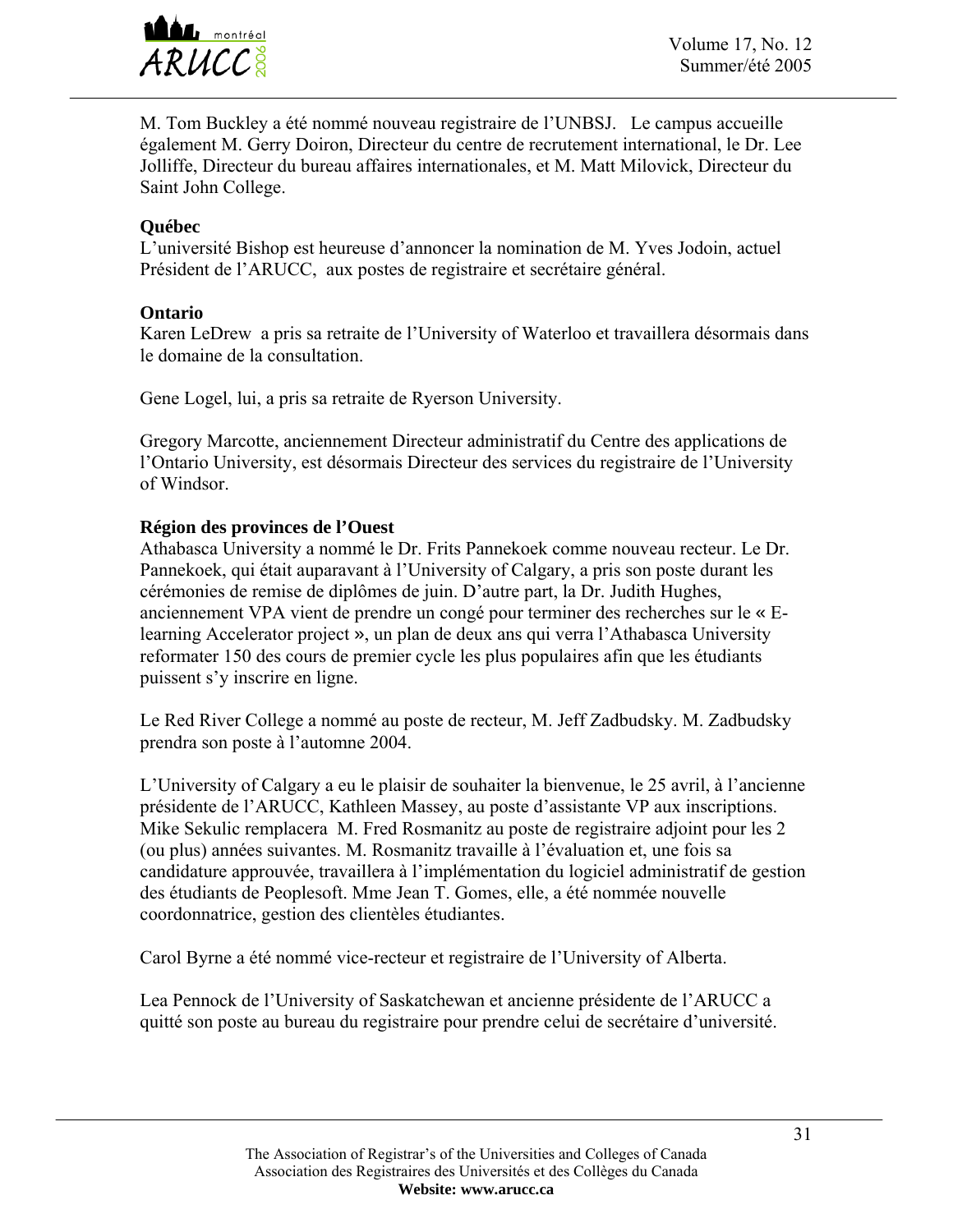

# **ADVISORY COMMITTEE ON INTERNATIAL STUDENTS AND IMMIGRATION (ACISI)**

Highlights of the April  $21<sup>st</sup>$ , 2005 meeting in Ottawa

Two announcements were made on April  $18<sup>th</sup>$  prior to the meeting. The Minister for Citizenship and Immigration Canada announced:

- 1. The expansion of the off-campus employment pilot programs to all provinces
- 2. A second year of post-graduate employment pilot programs available only to students who have studied and who have job offers outside of Montreal, Toronto and Vancouver with regionalization being one of the goals of the Government of Canada.

2004 trends in foreign students applications for visas:

- 1. Overall approval increased to 77 %
- 2. Global processing times significantly improved
- 3. Applications down by 3000 because of a major downward trend from China. This is an overall decline, one of the factors is the improved status of post-secondary institutions in China
- 4. Outside Asia, applications increased over 2003

Early trends for 2005 indicate a 33% decrease in applications out of Delhi and 20% decrease in Seoul, while applications in the Americas have increased over 2004 with Mexican application up by 57%.

There is still a major problem with fraudulent documents which increases the refusal rate significantly in Asia.

Finally, Citizenship and Immigration Canada has a new policy for students transferring between institutions. The new policy allows all students in post-secondary to transfer between any types of institution (university, college or private training institute) without applying to Vegreville for a change in the conditions of their study permits. Students will still need to demonstrate that they are in good standing when they apply for an extension of the permit.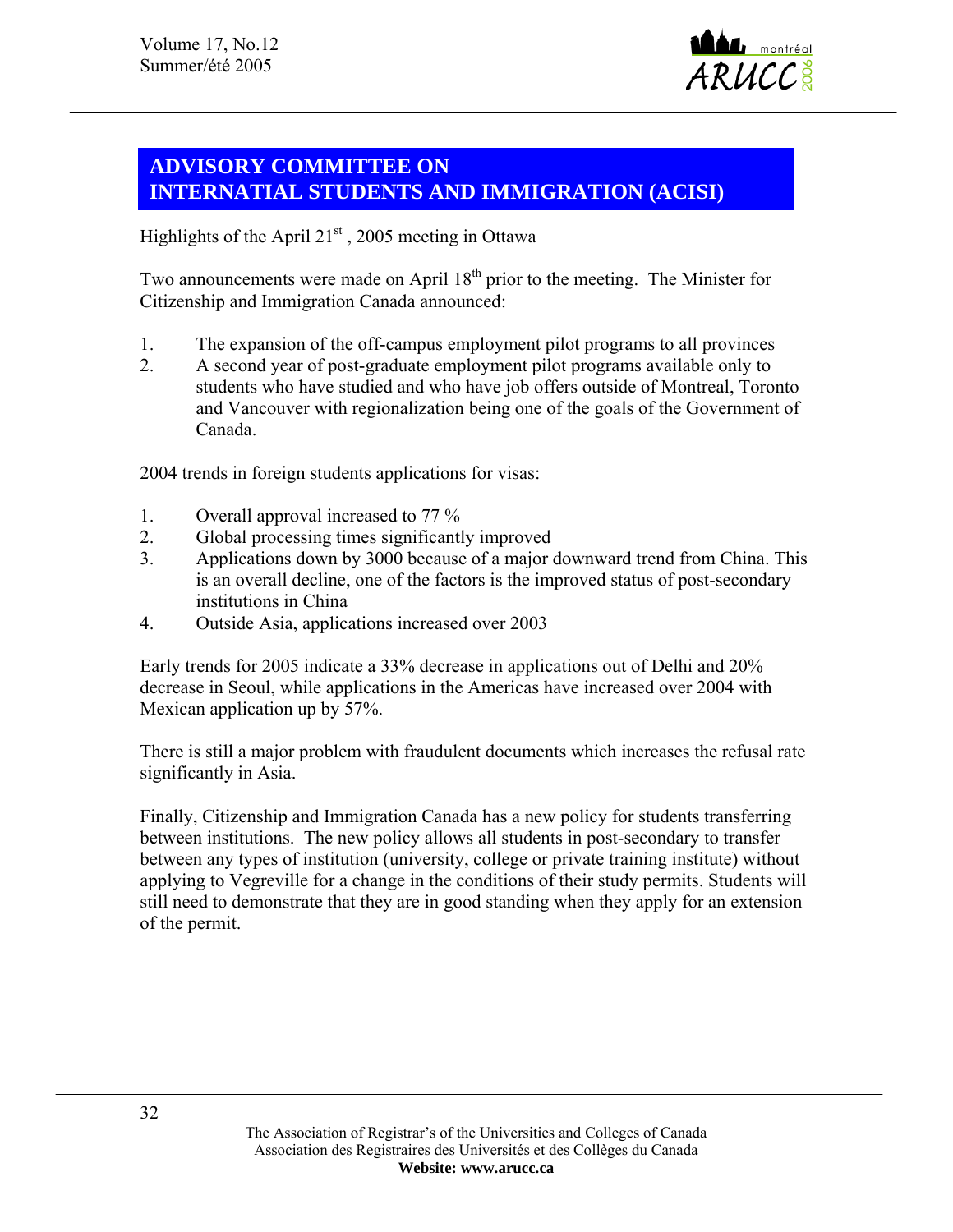# **COMITÉ CONSULTATIF SUR LES ÉTUDIANTS ET L'IMMIGRATION (CCEII)**

Faits saillants de la réunion du 21 avril 2005 à Ottawa, Ontario

Le ministre de Citoyenneté et Immigration du Canada a fait deux annonces importantes le 18 avril 2005 juste avant la réunion du comité :

- 1. Élargissement des projets pilotes de travail hors campus aux autres provinces<br>2. Une deuxième année de travail après l'obtention du diplôme autorisée pour les
- 2. Une deuxième année de travail après l'obtention du diplôme autorisée pour les personnes qui auront étudié et auront obtenu un emploi à l'extérieur de Montréal, de Toronto et de Vancouver. Cet encouragement à la régionalisation est l'un des buts du gouvernement du Canada.

Tendances observées en 2004 pour les demandes de visa étudiant :

- 1. Le taux d'acceptation global des permis d'études est passé à 77%
- 2. Les délais de traitement ont connu une amélioration marquée
- 3. Les demandes de visa ont baissé de 3000 en raison d'une importante tendance à la baisse en provenance de Chine. Une raison qui pourrait expliquer cela est une amélioration de la qualité des institutions post-secondaires en Chine.
- 4. Pour les autres continents, les demandes sont à la hausse.

Les tendances préliminaires pour 2005 indiquent une diminution de 33 % du nombre de demandes présentées à Delhi, et de 20 % des demandes présentées à Séoul, tandis que les demandes présentées dans les Amériques ont connu une augmentation en 2004, et les demandes du Mexique, à elles seules, ont augmenté de 57 %.

Il existe encore un problème important concernant les faux documents en Asie, ce qui fait augmenter de façon significative le taux de refus de cette région.

Finalement, Citoyenneté et Immigration Canada a une nouvelle politique relative aux étudiants qui transfèrent d'un établissement à un autre. La nouvelle politique permet à tous les étudiants de niveau postsecondaire de passer à n'importe quel type d'établissement (université, collège ou

institut de formation privé) sans présenter une demande à Vegreville pour obtenir un changement des modalités de leur permis d'études. Les étudiants devront quand même prouver qu'ils respectent les exigences lorsqu'ils demandent une prolongation du permis.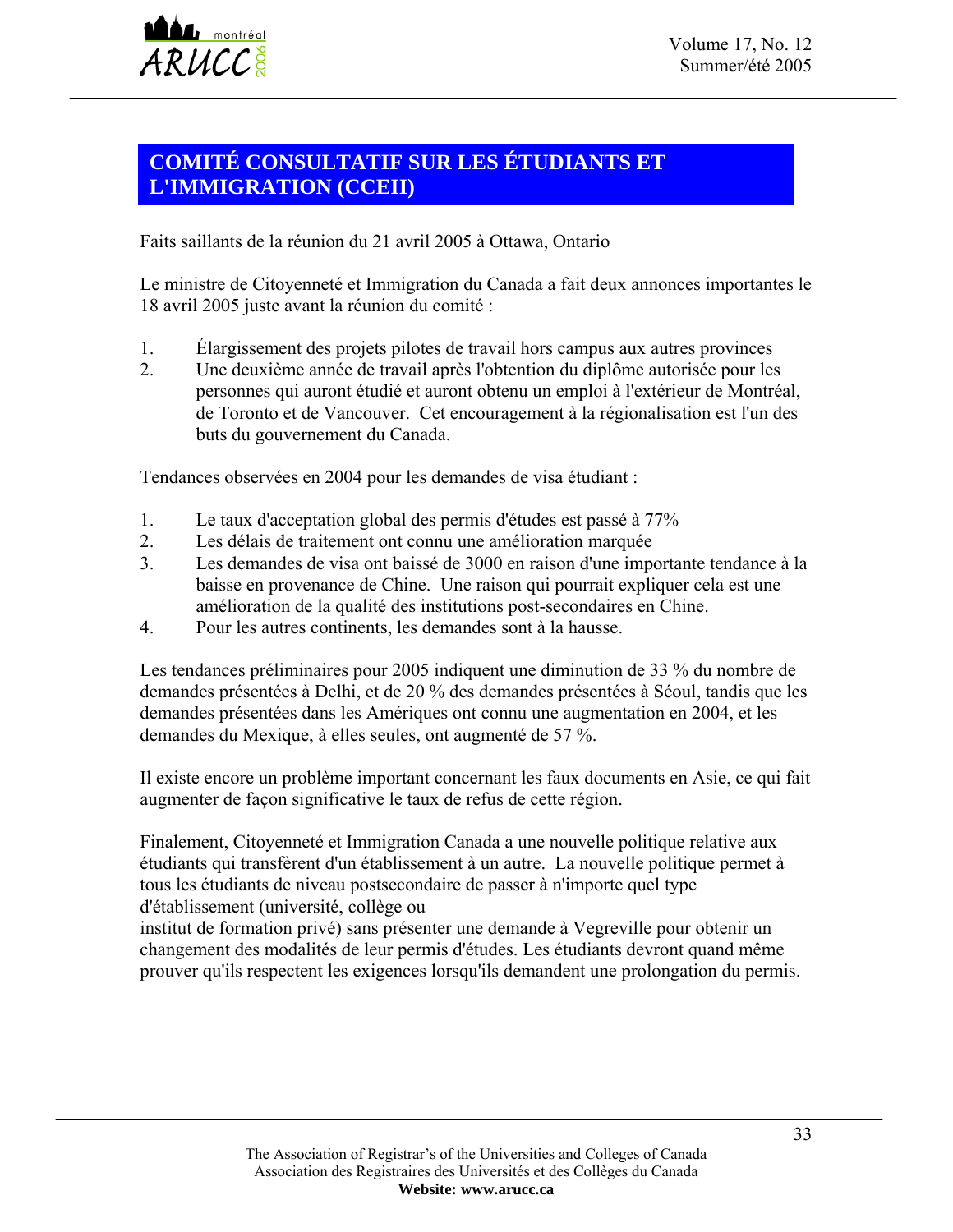

# **e-CALENDAR REPORT Kathleen Massey**

The Association of Registrars of the Universities and Colleges of Canada (ARUCC) first conducted a survey of its membership in 2003 to gain an understanding of how many member institutions were utilizing an on-line form of the academic calendar ("ecalendar" or web calendar) either as a stand alone document or to augment the traditional print based academic calendar and for what purpose. The survey was comprehensive and the results are available at arucc.ca.

The results of that original survey were also presented at the ARUCC 2004 conference in Ottawa in June 2004 at the Fairmont Chateau Laurier. It was then acknowledged that the issue warranted more study since members were eager to see recommended 'best practices' emerge. As a result, a second phase E-Calendar Committee was struck to look at three themes which grew out of the original survey: legal, technological and purpose. Several people who attended the presentation stepped forward to volunteer to be on the working committee. The members are:

Alex Goody (University of Guelph), Chair Stefanie Ivan (Grant MacEwan College) Marjorie Morris (University of Alberta) France Myette (Universite de Sherbrooke) Kathleen Massey (University of Calgary) David Johnston (University of Calgary) Lynnette Laing (University of Saskatchewan) David Hinton (University of New Brunswick - Fredericton) Rosemary Jotcham (Acadia University)

Work on the project is being conducted through a variety of means such as teleconferences, in-person meetings, surveys, and the use of a project website which will be launched in the near future (stay tuned for the announcement!). All members of ARUCC will be asked to reprise the topic of the 2003 survey via a much shorter survey which will be distributed to see whether major advances in web calendars have been made in the last two years. A sub-set of members who reported publishing an e-Calendar in 2003 has been surveyed for further case studies and information. Further, a survey of calendar users external to the postsecondary institutions will be conducted as we work to define the current purpose of the calendar. Finally, Cathryn Heslep who is a Vice President at Grant MacEwan College and is working on her doctorate on the topic of case law in postsecondary institutions has agreed to work with the committee on identifying precedents and legal issues pertaining to the role and interpretation of the calendar.

Your participation in the surveys will be instrumental in the work of this committee, as will any additional comments, case studies and information you may be in the position to provide to its members. We encourage you to share your experiences and feedback as we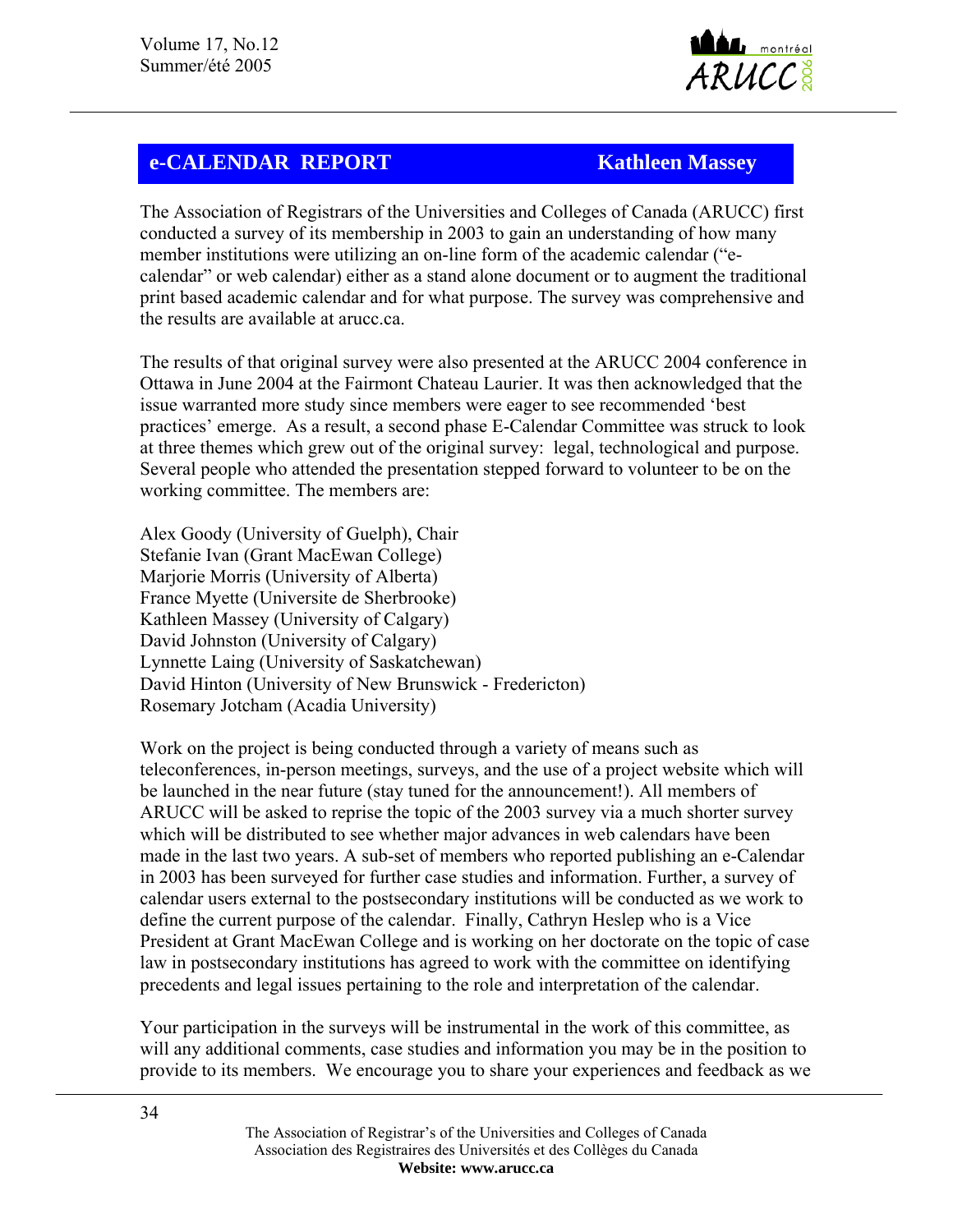

Volume 17, No. 12  $ARUCC<sub>8</sub><sup>8</sup>$  Summer/été 2005

work toward establishing 'best practices' in the publication of calendar information, particularly online. Technology case studies may be forwarded to Marjorie Morris and legal and 'purpose of' case studies should be directed to Stefanie Ivan.

This comprehensive review will culminate in a report to the membership at the ARUCC 2006 conference in Montreal.

For further updates on the progress of phase two of the project, we encourage you to visit arucc.ca and watch for information regarding the launch of our project web page, which is being hosted by the University of Alberta.

# **ANNUAIRE ÉLECTRONIQUE Kathleen Massey**

L'Association des registraires des universités et collèges du Canada (ARUCC) avait procédé, en 2003, à une enquête auprès de ses membres pour connaître le nombre d'établissements membres qui utilisaient un annuaire électronique en ligne soit comme document isolé, soit pour compléter la version papier classique de l'annuaire universitaire. Le sondage se voulait exhaustif et vous pouvez en consulter les résultats sur le site www.arucc.ca.

Les résultats de ce premier sondage ont été également présentés au congrès 2004 de l'ARUCC à Ottawa, en juin dernier, à l'hôtel Fairmont Château Laurier. Il a alors été reconnu que cette question justifiait une étude complémentaire puisque les membres tenaient absolument à voir « les meilleures pratiques » recommandées apparaître. C'est la raison pour laquelle il a été décidé que le comité des annuaires électronique étudierait, dans un deuxième temps, trois thèmes qui n'avaient pas été pris en compte dans le premier sondage : les aspects légaux et technologiques, et l'objectif. Plusieurs personnes qui assistaient à la présentation se sont portées volontaires pour faire partie du comité de travail. Les membres sont :

Alex Goody (University of Guelph), Recteur Stefanie Ivan (Grant MacEwan College) Marjorie Morris (University of Alberta) France Myette (Université de Sherbrooke) Kathleen Massey (University of Calgary) David Johnston (University of Calgary) Lynnette Laing (University of Saskatchewan) David Hinton (University of New Brunswick - Fredericton) Rosemary Jotcham (Acadia University)

Le travail sur le projet est conduit grâce à une diversité de moyens, tels que téléconférence, réunions en personne, sondages, et l'utilisation d'un site sur le projet qui sera lancé dans un avenir proche (Ne manquer pas cette annonce!). Nous demanderons à tous les membres de l'ARUCC de répondre de nouveau à un court sondage qui reprendra le thème du sondage de 2003 afin de voir si des avancées majeures au niveau de